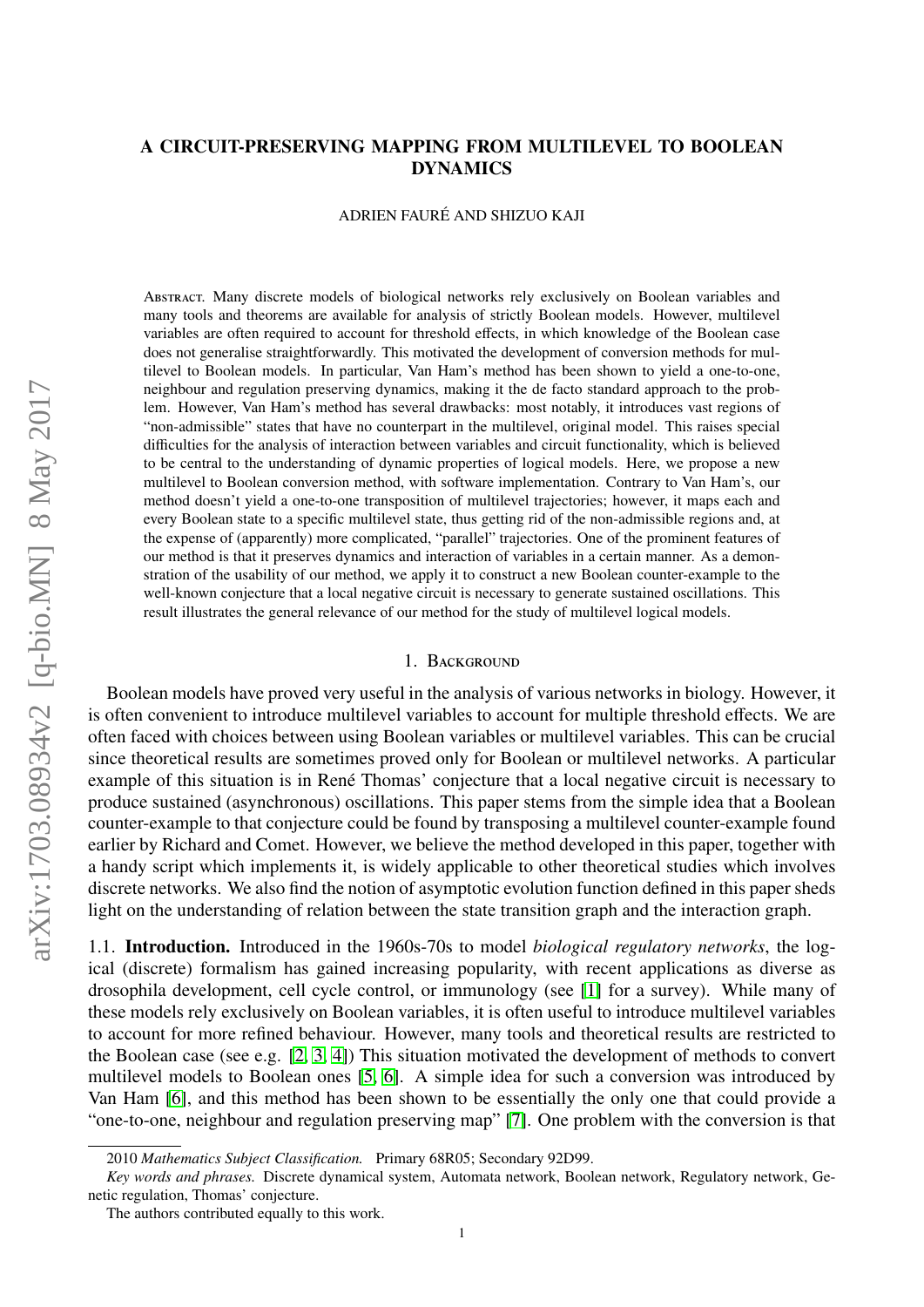the resulting Boolean model is defined only on a sub-region of the whole Boolean state space, called the *admissible region*, and how to extend the model outside that region is not trivial. This leads to potential problems with analytical tools designed to deal with the whole state space, as a property that is true in the restricted domain may be false on the whole state space, and vice versa. The primary goal of the present paper is to address this issue by introducing an extension of Van Ham's method. More precisely, we introduce a new method for multilevel to Boolean model conversion which extends the domain of Van Ham's model to the whole state space while preserving edge functionality and, therefore, local circuits. Our mapping yields a state transition graph with "parallel" trajectories that contains the one obtained by Van Ham's mapping as a sub-graph in such a way that attractors of the dynamics are preserved.

We apply our method to investigate a particular class of theoretical results that connect the asynchronous behaviour of a model to the presence of *regulatory circuits* in the interaction graph. In the early 1980s, R. Thomas conjectured that the presence of a positive circuit (*i.e.* a circuit where each component directly or indirectly has a positive effect upon itself) in the interaction graph is a necessary condition for multi-stability, and a negative circuit (where each component has a negative effect upon itself) is necessary for sustained oscillations [\[8\]](#page-13-7). One particular formulation of the conjecture focuses on local or "type-1" circuits [\[9\]](#page-13-8), i.e. circuits whose arcs are all functional in the same single point of the system's state transition graph – as opposed to global circuits whose arcs may be functional anywhere. While the conjecture holds for positive circuits both at the global and local levels, and for multilevel as well as Boolean models [\[10,](#page-13-9) [11\]](#page-13-10), in the negative case the conjecture could only be proved true at the global level [\[10\]](#page-13-9). At the local level, a counter-example has first been published for multilevel models [\[12\]](#page-13-11), while the Boolean case remained open [\[9\]](#page-13-8) until a Boolean counter-example was eventually discovered [\[13\]](#page-13-12), showing that contrary to expectations, a local negative circuit was not necessary to generate sustained oscillations. Interestingly, the approaches taken by P. Ruet and A. Richard are rather different, and their counter-examples have little in common. Applying our method to the Richard-Comet multilevel counter-example, we obtain a new Boolean counter-example to the conjecture that a local negative circuit is necessary to produce sustained oscillations.

### 1.2. Definitions.

1.2.1. *Evolution function and State transition graph.* We work within the generalised logical frame-work introduced by René Thomas and collaborators [\[14\]](#page-13-13); see Abou-Jaoudé *et al.* [\[1\]](#page-13-0) for a recent review. Here, we introduce the notation we use throughout this paper. Fix positive integers *n* and  $m_i$  ( $1 \le i \le n$ ). Consider a system consisting of mutually interacting *n* genes, indexed by the set  $I = \{1, 2, \ldots, n\}$ . Each gene  $a_i$  takes expression levels in the integer interval  $\{0, 1, \ldots, m_i\}$ . The state of the system evolves depending on the current state. This leads to a discrete dynamical system of the system evolves depending on the current state. This leads to a discrete dynamical system represented by a *evolution function over M*

$$
f=(f_1,f_2,\ldots,f_n):M\to M,
$$

where  $M = \{(x_1, \ldots, x_n) \mid x_i \in \{0, 1, \ldots, m_i\}\}\)$ . As a special case when  $m_i = 1$  for all  $i \in I$ , we denote  $M = \mathbb{B}^n$  with  $\mathbb{B} = \{0, 1\}$  and call the system *Boolean*. A basic question asks what we can tell about the asymptotic global behaviour of the dynamics which is encoded in the *state transition graph* from the asymptotic global behaviour of the dynamics, which is encoded in the *state transition graph*, from local data of *f* , which are encoded in the *partial derivatives* of *f* or the *interaction graph*.

The evolution of the whole system can be formally modelled by a certain kind of directed graph on *<sup>M</sup>*. We equip *<sup>M</sup>* with the usual metric *<sup>d</sup>*(*x*, *<sup>x</sup>* 0 ) = P*<sup>n</sup> i*=1 |*x<sup>i</sup>* − *x* 0  $a_i'$  for  $x, x' \in M$ . Denote by  $e_1 =$ <br>A *orid graph*  $\Gamma$  *over M* is a graph  $(1, 0, 0, \ldots), e_2 = (0, 1, 0, 0, \ldots)$ , etc. the coordinate vectors of *M*. A *grid graph*  $\Gamma$  *over M* is a graph with the vertex set *M* satisfying that

- each directed edge connects a pair of vertices of distance one
- at each vertex *x* there are no two parallel outward edges; that is,  $x e_j \leftarrow x \rightarrow x + e_j$  is not allowed.

The state of the whole system is represented by the levels of genes, and corresponds to a vertex in Γ. At each time step, the state evolves to one of its neighbouring vertices connected by an arrow in the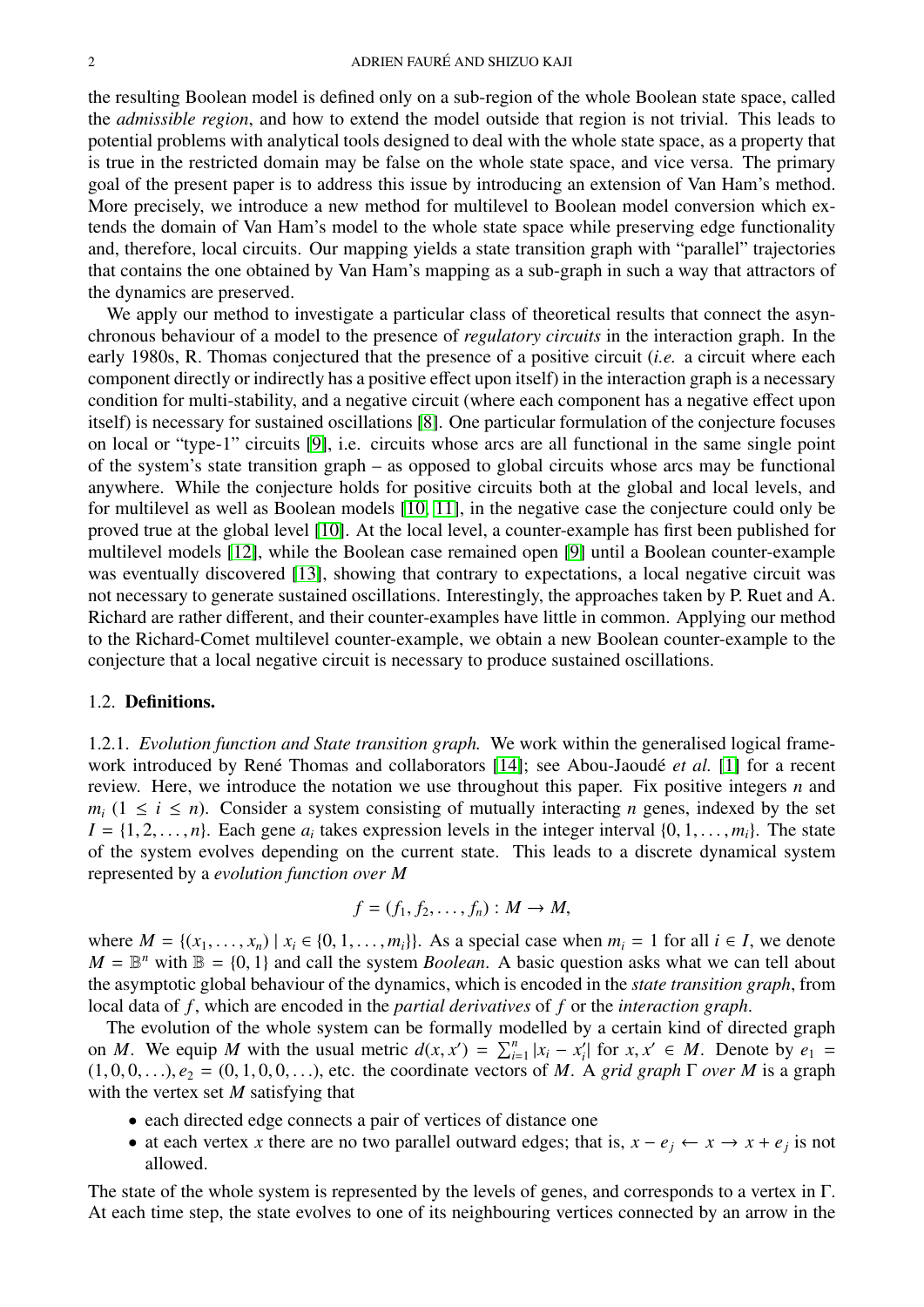following way. To an evolution function over *M*, we associate a grid graph Γ(*f*) over *M* called the *(asynchronous) state transition graph* with the edge set

<span id="page-2-0"></span>(1) 
$$
\left\{ (x_1, x_2, \dots, x_j, \dots, x_n) \to (x_1, x_2, \dots, x_j + \delta, \dots, x_n), \delta = \begin{cases} -1 & (f_j(x) < x_j) \\ +1 & (f_j(x) > x_j) \end{cases} \right\}
$$

Note that here we follow the standard convention that transition of states is *unitary* (see [\[12,](#page-13-11) §4]) so that the existence of an edge  $x \to x'$  implies  $d(x, x') = 1$ ; that is, at each step the level of a single gene<br>changes at most by one changes at most by one.

Asymptotic behaviour of the evolution of a system can be captured in a graph theoretical entity of the state transition graph. An *attractor* is a terminal strongly connected sub-graph of Γ; that is, any two elements of it are connected by a path and there is no edge from its elements to one in the complement. An attractor consisting of a single vertex is called a *stable state*, otherwise it is called a *cyclic attractor*. Intuitively, attractors are domains in  $\Gamma$  in which the system eventually resides; there is no way to escape once the system arrives in it, but each state in the domain can be visited after arbitrarily many steps.

1.2.2. *Interaction graph and circuit functionality.* A common practice in analysing interactions among genes in a network is to encode it in the form of a labelled directed graph called the interaction graph, where interaction is measured by the partial derivatives of the evolution function  $f = (f_1, f_2, \ldots, f_n)$ :  $M \rightarrow M$ .

The *forward partial derivative* of  $f_i$  along the *j*-th coordinate at  $x = (x_1, \ldots, x_n)$  with  $x_j < m_j$  is fined by defined by

$$
\partial_j^+ f_i(x) = f_i(x_1, \dots, x_j + 1, \dots, x_n) - f_i(x_1, \dots, x_j, \dots, x_n) = f_i(x + e_j) - f_i(x).
$$

The *backward partial derivative* along the *j*-th coordinate at *x* with  $x_j > 0$  is defined similarly by

$$
\partial_j^- f_i(x) = f_j(x_1, \ldots, x_j, \ldots, x_n) - f_j(x_1, \ldots, x_j - 1, \ldots, x_n) = f_i(x) - f_i(x - e_j).
$$

Partial derivatives  $\partial_j^+ f_i(x)$  and  $\partial_j^-$ <br>the change of the *i*-th gene. They  $\int f_i(x)$  are non-trivial when the *i*-th gene's target value changes along the change of the *j*-th gene. They encode the dependence between genes locally at the state  $x \in M$ .

Remark 1. For a Boolean network, only one of the forward or the backward partial derivative exists at each *x*, so we just put them together to define the ordinary partial derivative denoted by  $\partial_j$ . On the order the order to define the forward and the backward partial derivatives at some other hand, in multilevel case, we have both the forward and the backward partial derivatives at some *x*. It is important to consider both of them (c.f. [\[12,](#page-13-11) Definition 8]).

**Definition 1.** The (local) *interaction graph Gf(x)* of *f* at *x* is a graph over the vertex set *I* such that there exists an edge from *j* to *i*

- with label "+" if  $\partial_j^+ f_i(x) > 0$  or  $\partial_j^-$ <br>• with label "-" if  $\partial_j^+ f_i(x) < 0$  or  $\partial_j^$  $f_i(x) > 0$ <br>  $f_i(x) > 0$
- with label "−" if  $\partial_j^{\dagger} f_i(x) < 0$  or  $\partial_j^{\dagger}$  $\frac{1}{i} f_i(x) < 0.$

Note that we can have both positive and negative edges from *j* to *i* at the same time. We define the *global interaction graph G f*(*M*) as the union of edges of  $Gf(x)$  for all  $x \in M$ .

Definition 2 ([\[9,](#page-13-8) Definition 1, Proposition 1]).

- A cycle *C* in *G f*(*M*) is called a positive (resp. negative) circuit if it contains an even (resp. odd) number of negative edges.
- A circuit *C* is said to be *type-1 functional* if  $C \subset \mathbb{G}f(x)$  for some *x*.

As in the continuous case, a function *f* is recovered up to constant by its partial derivatives: For two evolution functions  $f, g: M \to M$  satisfying  $\partial_j^+ f_i = \partial_j^+ g_i$  for all  $i, j \in I$  (or  $\partial_j^-$ )<br>the difference  $f(x) = g(x)$  is constant for any  $i \in I$ . In particular, two dis- $\overline{f}_j f_i = \partial^-_j$ <br> **istinct B**  $\overline{j}g_i$  for all *i*,  $j \in I$ ),<br>Boolean evolution the difference  $f_i(x) - g_i(x)$  is constant for any  $i \in I$ . In particular, two distinct Boolean evolution functions have the same partial derivatives if and only if they are constant and do not coincide at any point. This means the partial derivatives have almost all the information of the network However, the next example shows that the partial derivatives are not enough to determine the asymptotic behaviour of the dynamics.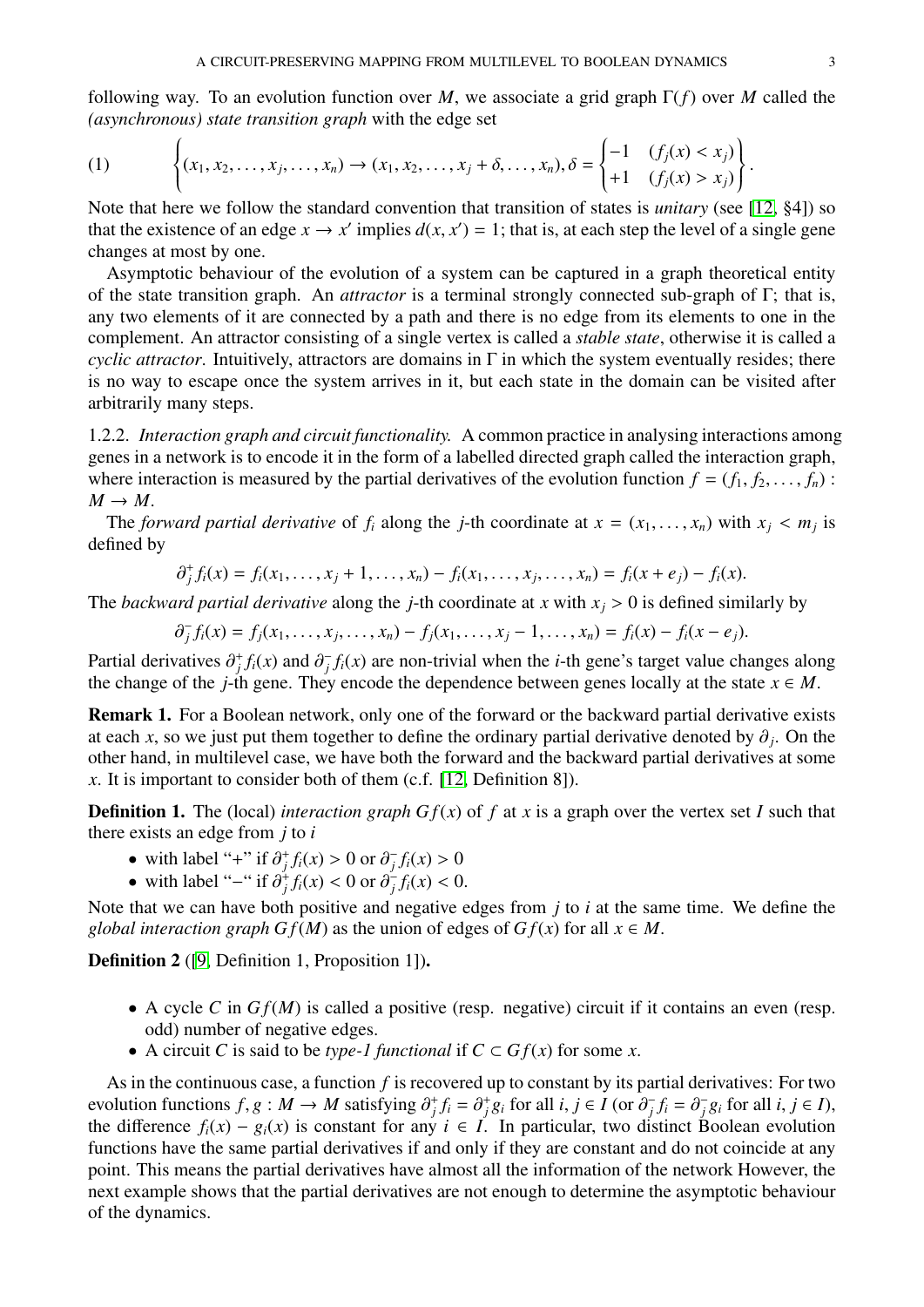Example 1. Consider the the Boolean evolution functions defined by

$$
f(x_1, x_2) = \begin{cases} (0,0) & ((x_1, x_2) = (1,0)) \\ (1,0) & (\text{otherwise}) \end{cases} \qquad g(x_1, x_2) = \begin{cases} (0,1) & ((x_1, x_2) = (1,0)) \\ (1,1) & (\text{otherwise}). \end{cases}
$$

Since they differ by a constant, their partial derivatives agree. There exists the unique cyclic attractor  $(0, 0) \leftrightarrow (1, 0)$  in  $\Gamma(f)$ , whereas there exists the unique stable state  $(1, 1)$  in  $\Gamma(g)$ .

## 2. METHODS

2.1. Asymptotic evolution function. The correspondence between evolution functions and state transition graphs is not bijective. In fact, as discussed by Streck *et al.* [\[15\]](#page-13-14), for a given (multilevel) grid graph Γ, there are multiple evolution functions which have Γ as their state transition graphs. To have a bijective correspondence between the two representations of the system, we restrict ourselves to a certain class of evolution functions. There are two major conventions:

- (1) We say *f* is *stepwise* or *unitary* if  $|f_i(x_1, \ldots, x_n) x_i| \le 1$  for all  $i \in I$  and  $x \in M$ .<br>(2) We say *f* is *asymptotic* if  $f_i(x_1, \ldots, x_n) \in \{0, x \in M\}$  for all  $i \in I$  and  $x \in M$ .
- (2) We say *f* is *asymptotic* if  $f_i(x_1, \ldots, x_i, \ldots, x_n) \in \{0, x_i, m_i\}$  for all  $i \in I$  and  $x \in M$ .

In both cases,  $f_i$  encodes only the sign of  $f_i(x) - x_i$ .

For any evolution function, there exists a unique asymptotic and a unique stepwise evolution functions having the same state transition graph.

<span id="page-3-0"></span>**Proposition 1.** For any evolution function *f*, define

$$
\bar{f}_i(x) = \begin{cases} m_i & (f_i(x) > x_i) \\ x_i & (f_i(x) = x_i) \\ 0 & (f_i(x) < x_i) \end{cases} \quad \hat{f}_i(x) = \begin{cases} x_i + 1 & (f_i(x) > x_i) \\ x_i & (f_i(x) = x_i) \\ x_i - 1 & (f_i(x) < x_i). \end{cases}
$$

Then,  $\bar{f}$  is asymptotic and  $\hat{f}$  is stepwise with  $\Gamma(f) = \Gamma(\bar{f}) = \Gamma(\hat{f})$ .

Similarly, for any grid graph  $\Gamma$ , there exists a unique asymptotic function  $\bar{f}^{\Gamma}$  and a unique stepwise function  $\hat{f}^{\Gamma}$  such that  $\Gamma = \Gamma(\bar{f}^{\Gamma}) = \Gamma(\hat{f}^{\Gamma})$ .

*Proof.* We see how to define  $\bar{f}^T$ . For a vertex  $x \in \Gamma$  and  $i \in I$ , we have only one of the three possibilities:

- $\bullet$  *x*  $\rightarrow$  *x*  $-$  *e*<sub>*i*</sub>
- $\bullet$  *x*  $\rightarrow$  *x* + *ei*
- there is no edge from  $x$  in the direction of  $e_i$ .

We define an asymptotic evolution function  $\bar{f}^T$  by setting  $f_i^T(x) = 0, m, x_i$  accordingly.

If we are interested in the evolution of a system, which is encoded in the state transition graph, we can restrict ourselves to either the class of stepwise evolution functions or the class of asymptotic evolution functions. Our choice in this paper is to restrict ourselves to the latter, and we identify an asymptotic evolution function with its state transition graph and vice versa. In the rest of the paper, we assume functions are asymptotic unless otherwise stated and denoted just by *f* without a bar over it.

There is a little difference in the interaction graph when we consider the stepwise case instead of the asymptotic case. When  $i \neq j$ ,  $\partial_i^+ f_j(x)$  and  $\partial_i^+ \hat{f}_j(x)$  have the same sign, and same is true for the hackward partial derivatives. However when  $i = i$  we have the following difference backward partial derivatives. However, when  $i = j$ , we have the following difference.

**Example 2.** Consider the asymptotic evolution function  $f_1(0) = 2$ ,  $f_1(1) = 2$ ,  $f_1(2) = 2$  over  $M =$ {0, 1, 2}. The corresponding stepwise evolution function is  $\hat{f}_1(0) = 1$ ,  $\hat{f}_1(1) = 2$ ,  $\hat{f}_1(2) = 2$ . At  $x = 1$ , there is no edges in the interaction graph of f while there is a positive self-loop in the one of  $\hat{$ there is no edges in the interaction graph of  $f$  while there is a positive self-loop in the one of  $\hat{f}$ . On the other hand, consider the asymptotic evolution function  $f_1(0) = 2$ ,  $f_1(1) = 1$ ,  $f_1(2) = 0$ . At  $x = 1$ , there is a negative self-loop in the interaction graph of  $f$ , whereas there is no arrow in the one of the corresponding stepwise evolution function  $\hat{f}_1(0) = 1$ ,  $\hat{f}_1(1) = 1$ ,  $\hat{f}_1(2) = 1$ .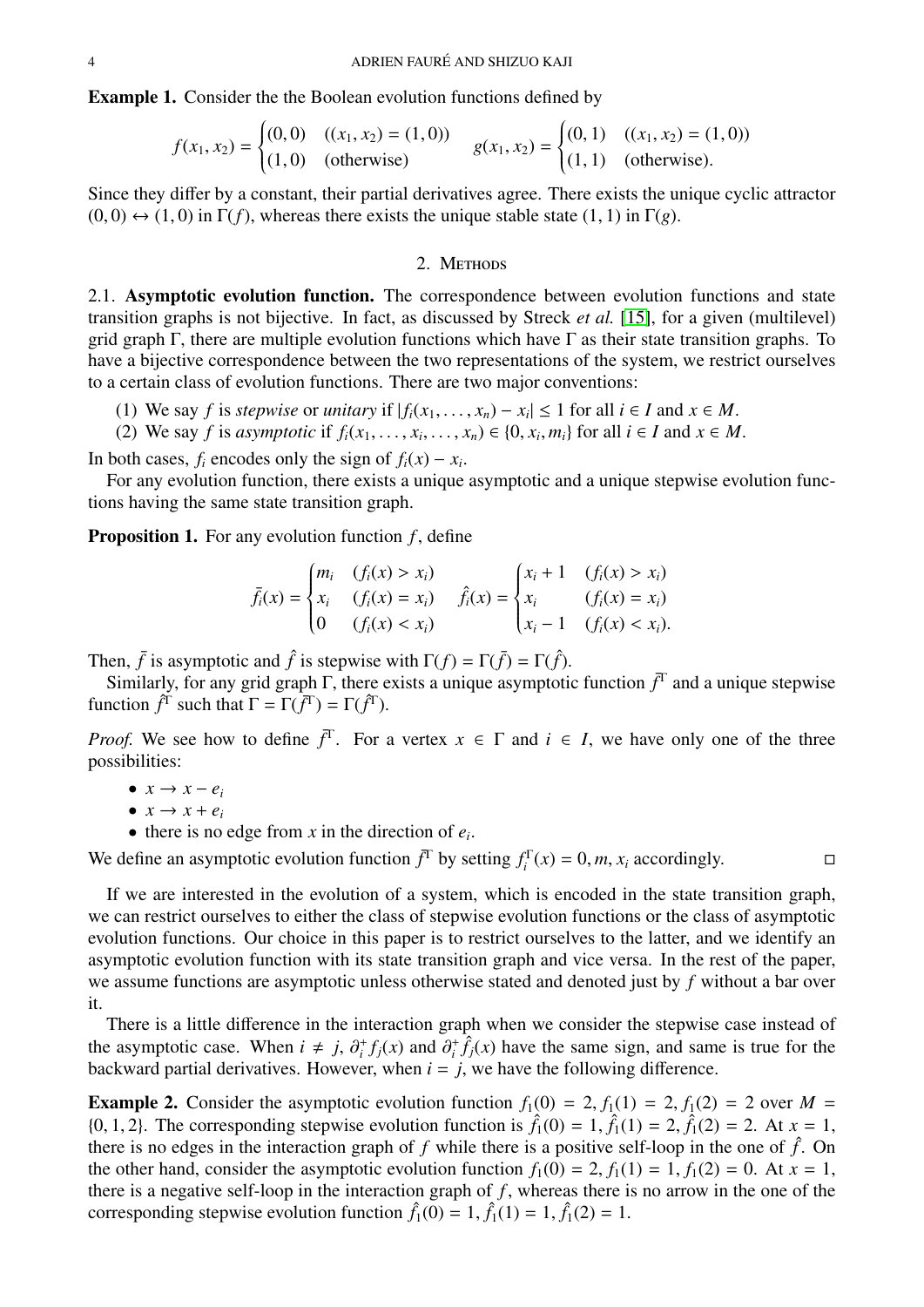In short, the interaction graphs of an asymptotic function and its corresponding stepwise function are the same only up to self-loops.

A function which is neither asymptotic nor stepwise has in general more non-trivial partial derivatives than the asymptotic and the stepwise functions sharing the same state transition graph given in Proposition [1.](#page-3-0) (See [\[15\]](#page-13-14) for a detailed discussion. The stepwise function in our paper can be seen as a special case of the canonical function defined there.)

**Example 3.** An asymptotic function  $f : \{0, 1, 2\}^2 \rightarrow \{0, 1, 2\}^2$  defined by  $(f_1, f_2)(x_1, x_2) = (2, 2)$  have the same state transition graph with the same state transition graph with

$$
(g_1, g_2)(x_1, x_2) = \begin{cases} (1, 2) & (x_1, x_2) = (0, 0) \\ (2, 2) & (otherwise) \end{cases}
$$

However,  $\partial_2 f_1(0,0) = 0$  and  $\partial_2 g_1(0,0) = 1$ . This means, there is a positive arrow  $x_2 \to x_1$  in  $Gg(0,0)$ while there is no arrow in  $Gf(0, 0)$ .

2.2. A mapping from multilevel to Boolean networks. Fix the set of states *M* and a natural number *l*. We consider mappings from the set Evo(*M*) of asymptotic evolution functions on *M* to the set Evo(B *l* ) of *l*-dimensional Boolean evolution functions. Mappings between grid graphs are obtained from them by the correspondence given in Proposition [1.](#page-3-0) Following [\[7\]](#page-13-6), we introduce two preferable properties of such mappings.

<span id="page-4-0"></span>**Definition 3.** A mapping  $\Psi$  :  $Evo(M) \rightarrow Evo(\mathbb{B}^l)$  is said to be

- *neighbour-preserving* if there exists a map  $b : M \to \mathbb{B}^l$  and  $\psi : \mathbb{B}^l \to M$  such that  $\psi \circ b$  is the identity on M and h and  $\psi$  induce graph homomorphisms  $\tilde{b} : \Gamma(f) \to \Gamma(\Psi(f))$  and is the identity on *M* and *b* and  $\psi$  induce graph homomorphisms  $\tilde{b}$  :  $\Gamma(f) \to \Gamma(\Psi(f))$  and  $\tilde{\psi}: \Gamma(\Psi(f)) \to \Gamma(f)$  for any  $f \in Evo(M)$ .
- *globally regulation-preserving* if  $G\Psi(f)(\mathbb{B}^l) \neq G\Psi(f')(\mathbb{B}^l)$  for any  $f, f' \in Evo(M)$  with  $Gf(M) \neq Gf'(M)$  $Gf(M) \neq \tilde{G}f'(M).$
- *locally regulation-preserving* if there exists a map  $b : M \rightarrow \mathbb{B}^l$  such that  $G\Psi(f)(b(y)) \neq$  $G\Psi(f')(b(y))$  for any  $y \in M$  and any  $f, f' \in Evo(M)$  with  $Gf(y) \neq Gf'(y)$ .

These properties are practically useful. For a neighbour-preserving mapping, the two maps *b* and  $\psi$ give correspondence between the multilevel states and the Boolean states in such a way that the state transition graph of any multilevel model is embedded in that of a Boolean model. With a regulationpreserving mapping, one can recover the interaction graph of a multilevel network from the corresponding Boolean one.

A naive idea to convert an evolution function  $f : M \to M$  to a Boolean one is to use an embedding (one-to-one map)  $b : M \to \mathbb{B}^l$  of the set of multilevel states to a higher dimensional set of Boolean states. Then, the *conjugate* of *f* with respect to *b* is defined as

$$
f_b(x) := b \circ f \circ b^{-1}(x),
$$

which is defined only on  $\text{Im}(b) \subset \mathbb{B}^l$ , the image of *b*. The domain  $\text{Im}(b)$  is called the *admissible region* for  $f_b$ . The state transition graph  $\Gamma(f_b)$  in this case is defined to be the full sub-graph on Im(*b*) of the one defined by Eq. [\(1\)](#page-2-0). Van Ham [\[6\]](#page-13-5) proposed one particular embedding  $b_0 : M \to \mathbb{B}^{m_1 + m_2 + \cdots + m_n}$ which is defined as the direct product of

<span id="page-4-1"></span>(2) 
$$
(b_0)_i : \{0, 1, ..., m_i\} \to \mathbb{B}^{m_i}, \qquad (b_0)_i(k) = (\underbrace{1, 1, ..., 1}_{k}, 0, ..., 0)
$$
 for all  $i \in I$ .

Didier et al. [\[7\]](#page-13-6) showed that Van Ham's embedding is essentially the only one satisfying nice properties which they call *neighbour preservation* and *regulation preservation* (see Remark [2](#page-5-0) below). On the other hand, an apparent inconvenience of this method is that the resulting evolution function is defined only on the restricted domain Im(*b*), the set of admissible states [\[7\]](#page-13-6). In contrast, we will give a construction which produces a Boolean network defined on the whole state space B *m*1+···+*m<sup>n</sup>* . The idea is to use a surjective map  $\psi : \mathbb{B}^{m_1 + \dots + m_n} \to M$  rather than an embedding in the opposite direction.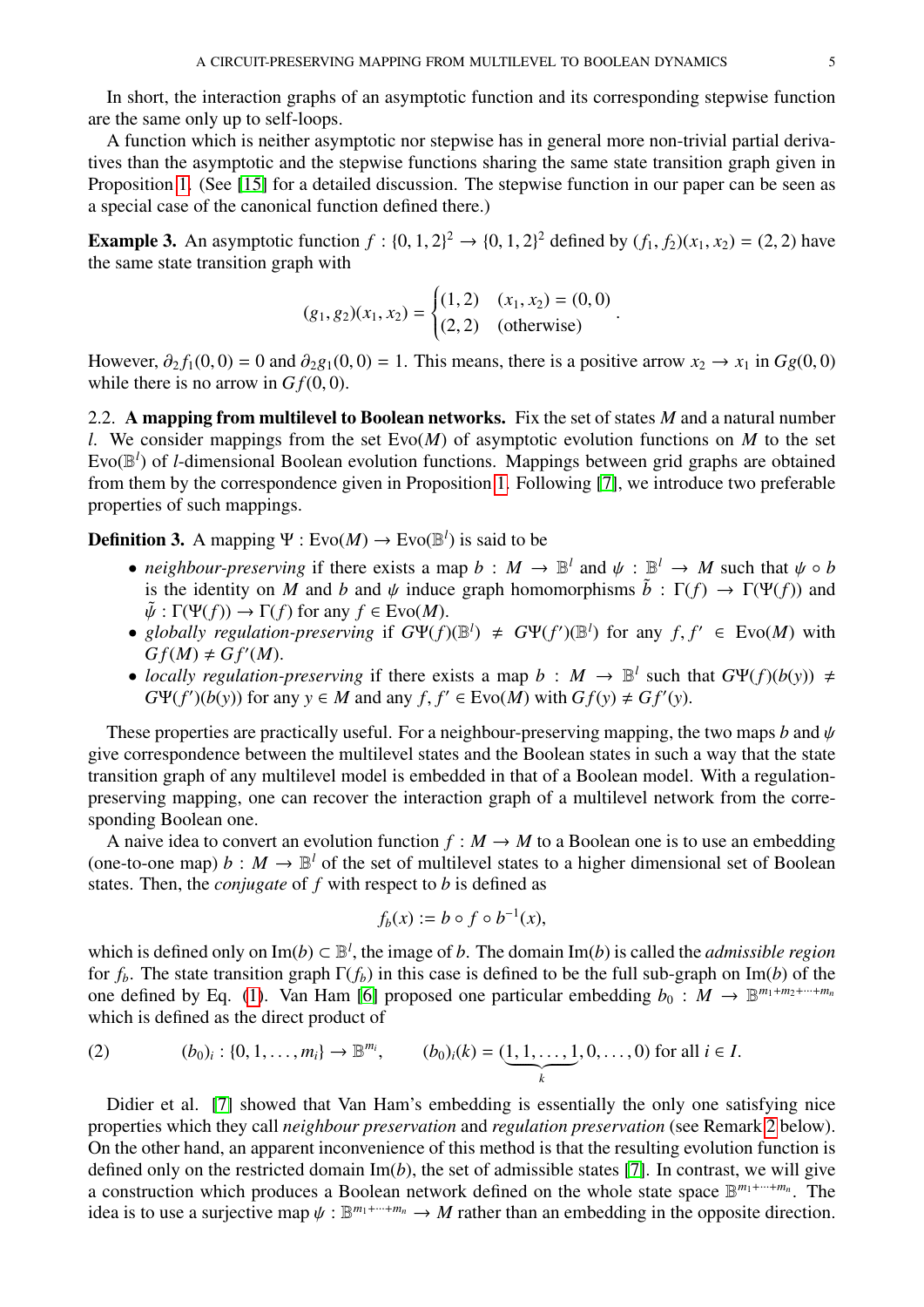<span id="page-5-0"></span>Remark 2. Properties similar to the first two in Definition [3](#page-4-0) were introduced by Didier *et al.* [\[7\]](#page-13-6) but only for embeddings  $b : M \to \mathbb{B}^l$  (and mappings obtained by conjugation with embeddings Eq. [\(2\)](#page-4-1)). Recall that an embedding  $b : M \to \mathbb{B}^l$  is said to be neighbour-preserving if it satisfies  $d(b(y), b(y')) = 1$  for any  $y, y' \in M$  with  $d(y, y') = 1$ . Also an embedding is said to be regulation-<br>preserving if  $Gf(b|x') + Gf'(x)$  when  $Gf(M) + Gf'(M)$  for any  $f, f' : M \to M$ ; that is the global preserving if  $Gf_b(\mathbb{B}^l) \neq Gf'_b(\mathbb{B}^l)$  when  $Gf(M) \neq Gf'(M)$  for any  $f, f' : M \to M$ ; that is, the global<br>interaction graphs of the Boolean networks obtained by conjugation differ when so do those of the interaction graphs of the Boolean networks obtained by conjugation differ when so do those of the multilevel networks. Our definitions are modified versions of theirs which apply to any mapping.

Here, we define a mapping from  $\text{Evo}(M)$  to  $\text{Evo}(\mathbb{B}^l)$  with  $l = (m_1 + \cdots + m_n)$ , and a mapping from grid graphs over *M* to grid graphs over  $\mathbb{B}^l$ , which possesses all three above properties.

Define a map  $\psi : \mathbb{B}^l \to M$  by

$$
\psi(x_{1,1}, x_{1,2}, \ldots, x_{1,m_1}, x_{2,1}, \ldots, x_{n,m_n}) = (|y_1|, \ldots, |y_n|),
$$

where  $y_i = (x_{i,1}, \dots, x_{i,m_i}) \in \mathbb{B}^{m_i}$  and  $|y_i| = \sum_{k=1}^{m_i} x_{i,k}$ . We denote the index set of  $\mathbb{B}^l = \mathbb{B}^{m_1 + \dots + m_n}$  by  $L_n = \{(i, j) | 1 \le i \le n, 1 \le i \le m\}$  $I_{\mathbb{B}} = \{(i, j_i) \mid 1 \leq i \leq n, 1 \leq j_i \leq m_i\}.$ 

<span id="page-5-3"></span>**Definition 4.** For an asymptotic multilevel evolution function  $f \text{ } \in \text{Evo}(M)$ , its *binarisation*  $\mathbb{B}(f) \in \text{}$  $\text{Evo}(\mathbb{B}^l)$  is defined by

<span id="page-5-1"></span>
$$
\mathbb{B}(f)_{i,j}(x) := \begin{cases} 0 & (f_i(\psi(x)) < \psi(x)_i) \\ x_{i,j} & (f_i(\psi(x)) = \psi(x)_i) \\ 1 & (f_i(\psi(x)) > \psi(x)_i). \end{cases}
$$

Conversely, we have

(3) 
$$
f_i(\psi(x)) = \sum_{j=1}^{m_i} \mathbb{B}(f)_{i,j}(x).
$$

The binarisation of a grid graph  $\Gamma$  on M, denoted by  $\mathbb{B}(\Gamma)$ , is defined to be the grid graph on  $\mathbb{B}^l$  such that there exists a directed edge  $x \to x'$  in  $\mathbb{B}(\Gamma)$  if and only if  $d(x, x') = 1$  and there exists a directed edge  $d(x) \to d(x')$  in  $\Gamma$ edge  $\psi(x) \to \psi(x')$  in  $\Gamma$ .

It is trivial to see  $\mathbb{B}(f^{\Gamma}) = f^{\mathbb{B}(\Gamma)}$  and  $\mathbb{B}(\Gamma(f)) = \Gamma(\mathbb{B}(f))$ . We now identify the image of binarisation Evo $(M) \to \text{Evo}(\mathbb{B}^l)$ . The symmetric group  $S_{m_i}$  acts on  $\mathbb{B}^{m_i}$  by permuting the coordinates. We consider the coordinate-wise action of  $\mathbb{S} = S_{m_1} \times S_{m_2} \times \cdots \times S_{m_n}$  on  $\mathbb{B}^l = \mathbb{B}^{m_1} \times \mathbb{B}^{m_2} \times \cdots \mathbb{B}^{m_n}$ . Since the map  $\psi$  is invariant under this action, the binarisation  $\mathbb{B}(f)$  has symmetry with respect to this action.

**Definition 5.** A Boolean network  $f': \mathbb{B}^l \to \mathbb{B}^l$  is said to be *S-symmetric* if

$$
f'_{i,j}(x_{1,1},\ldots,x_{n,m})=f'_{i,\sigma_i(j)}(x_{1,\sigma_1(1)},x_{1,\sigma_1(2)},\ldots,x_{1,\sigma_1(m_1)},x_{2,\sigma_2(1)},\ldots,x_{n,\sigma_n(m_n)})
$$

for any  $\sigma = (\sigma_1, ..., \sigma_n) \in \mathbb{S}$ . Similarly, a Boolean grid graph  $\Gamma'$  is said to be  $\mathbb{S}$ -symmetric when an edge  $r \to r'$  exists if and only if so does  $\sigma(r) \to \sigma(r')$ edge  $x \to x'$  exists if and only if so does  $\sigma(x) \to \sigma(x')$ .

For an  $\mathbb S$ -symmetric Boolean evolution function  $f'$  we obtain a well-defined evolution function  $\psi \circ f' \circ \psi^{-1}$ . Similarly, for an S-symmetric  $\Gamma'$ , we obtain a grid graph over *M* as the image under  $\psi$ .

<span id="page-5-2"></span>Theorem 1. The binarisation induces a bijective mapping between the set Evo(*M*) of asymptotic evolution functions on *M* and the set  $\text{Evo}(\mathbb{B}^{m_1+\cdots+m_n})$  of Boolean evolution functions on  $\mathbb{B}^{m_1+\cdots+m_n}$ which are S-symmetric.

It immediately follows that Van Ham's embedding  $b_0 : M \to \mathbb{B}^l$  and our own map  $\psi : \mathbb{B}^l \to M$ <br>dues graph homomorphisms  $\widetilde{b}_0 : \Gamma(f) \to \Gamma(\mathbb{R}(f))$  and  $\widetilde{b}_0 : \Gamma(\mathbb{R}(f)) \to \Gamma(f)$  for any  $f \in \text{Evo}(M)$ induce graph homomorphisms  $\widetilde{b}_0 : \Gamma(f) \to \Gamma(\mathbb{B}(f))$  and  $\widetilde{\psi} : \Gamma(\mathbb{B}(f)) \to \Gamma(f)$  for any  $f \in \text{Evo}(M)$ such that  $\tilde{\psi} \circ \tilde{b_0}$  is the identity. Thus, the binarisation is neighbour-preserving. We will see that it is also locally, and hence globally as well, regulation-preserving. We show that the dynamics of the system, namely, attractors in the state transition graph are preserved under binarisation.

In what follows, we often make use of the following two obvious facts:

## Lemma 1.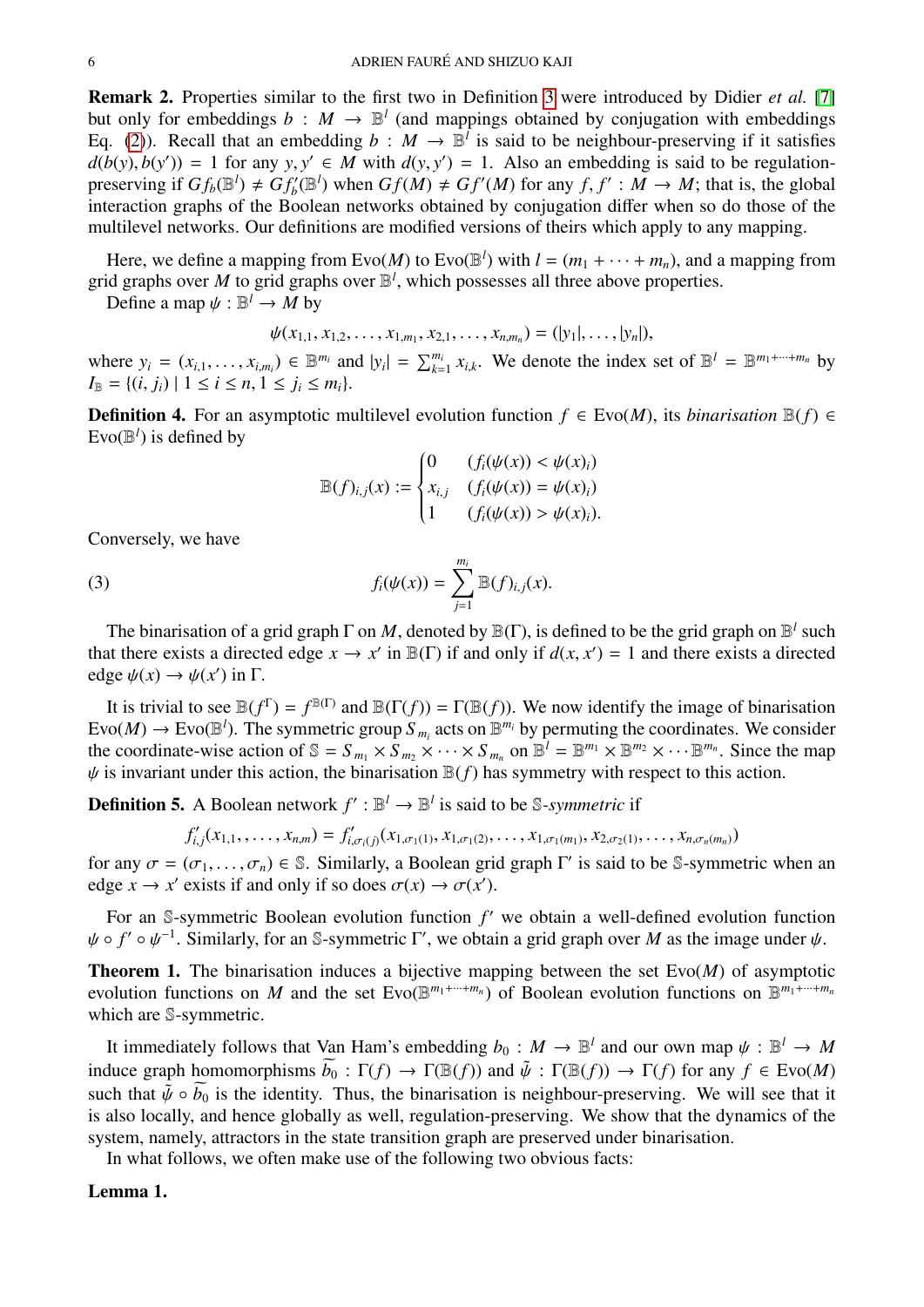- When there exists an edge  $x \to x'$  in  $\mathbb{B}(\Gamma)$ , there exists an edge  $\psi(x) \to \psi(x')$  in  $\Gamma$ .<br>• When there exists an edge  $y \to y'$  in  $\Gamma$  for any  $x \in \mathcal{U}^{-1}(y)$  there exists an edge  $x \to y'$ .
- When there exists an edge  $y \to y'$  in  $\Gamma$ , for any  $x \in \psi^{-1}(y)$  there exists an edge  $x \to x'$  in  $\mathbb{B}(\Gamma)$  for some  $x' \in \psi^{-1}(y')$ for some  $x' \in \psi^{-1}(y')$ .

<span id="page-6-2"></span>**Proposition 2.** The strongly connected components of  $\mathbb{B}(\Gamma)$  map surjectively onto those of  $\Gamma$  via  $\tilde{\psi}$ . Moreover, attractors of  $\mathbb{B}(\Gamma)$  map surjectively onto those of  $\Gamma$  via  $\tilde{\psi}$ .

*Proof.* Assume that  $x, x' \in \mathbb{B}(\Gamma)$  are in the same strongly connected component. This means, there is a cycle containing  $y(x) = \Gamma$ . Therefore  $y(x) = y(x')$  are a cycle containing *x*, *x'* and it maps to a cycle containing  $\psi(x), \psi(x') \in \Gamma$ . Therefore,  $\psi(x), \psi(x')$  are in the same strongly connected component. Conversely assume that there exists a cycle containing in the same strongly connected component. Conversely, assume that there exists a cycle containing *y*, *y*<sup> $\prime$ </sup> ∈ Γ. For any vertex *x* ∈  $\psi^{-1}(y)$ , there exists a vertex *x*<sup> $\prime$ </sup> ∈  $\psi^{-1}(y')$  and a cycle containing both *x* and *x*<sup> $\prime$ </sup>. To sum un, the image of a strongly connected component of  $\mathbb{R}(\Gamma)$  is a st *x* and *x'*. To sum up, the image of a strongly connected component of  $\mathbb{B}(\Gamma)$  is a strongly connected component of Γ, and for any strongly connected component of Γ there exists a strongly connected component of  $\mathbb{B}(\Gamma)$  which maps to it. Since  $\tilde{\psi}$  is a surjective graph homomorphism, attractors of  $\mathbb{B}(\Gamma)$ <br>map surjectively onto those of  $\Gamma$  via  $\tilde{\psi}$ . map surjectively onto those of  $\Gamma$  via  $\tilde{\psi}$ .

## <span id="page-6-1"></span>Corollary 1.

- A stable state exists in  $\mathbb{B}(\Gamma)$  if and only if it does in  $\Gamma$ .
- A cyclic attractor exists in  $\mathbb{B}(\Gamma)$  if and only if it does in  $\Gamma$ .

*Proof.* The first statement is trivial. For any cyclic attractor in Γ, there exists an attractor in  $\mathbb{B}(\Gamma)$ which maps to it by the previous proposition. Since it contains more than one element, it is a cyclic attractor in  $\mathbb{B}(\Gamma)$ . Conversely, assume that there is a cyclic attractor in  $\mathbb{B}(\Gamma)$ . It contains at least two elements *x*, *x'* with  $d(x, x') = 1$ . Their images  $\psi(x), \psi(x')$  should be different since any two distinct<br>elements in a single fibre (the inverse image of a point)  $d^{-1}(d(x))$  have at least distance two. Thus the elements in a single fibre (the inverse image of a point)  $\psi^{-1}(\psi(x))$  have at least distance two. Thus, the image of the cyclic attractor contains at least two distinct elements  $\psi(x)$   $\psi(x')$  and is a cyclic attractor image of the cyclic attractor contains at least two distinct elements  $\psi(x)$ ,  $\psi(x')$  and is a cyclic attractor in  $\Gamma$  $\overline{\text{in }\Gamma}$ .

<span id="page-6-3"></span>**Theorem 2.** The map  $I_{\mathbb{B}} \to I$  defined by  $(i, j_i) \mapsto i$  induces a surjective graph homomorphism on  $G\mathbb{B}(f)(x) \to Gf(y)$  for  $y = \psi(x)$  and any  $x \in \mathbb{B}^l$ . More precisely, the following two statements hold.

- (1) At any  $y \in M$ , if a positive (resp. negative) edge  $i \to i'$  exists in  $Gf(y)$ , so does a positive (resp. negative) edge  $(i, j) \rightarrow (i', j')$  in  $G\mathbb{B}(f)(x)$  for some *j* and *j'* at any  $x \in \psi^{-1}(y)$ .<br>At any  $x \in \mathbb{R}^l$  if a positive (resp. negative) edge  $(i, j) \rightarrow (i', j')$  exists in  $G\mathbb{B}(f)(x)$ .
- (2) At any  $x \in \mathbb{B}^l$ , if a positive (resp. negative) edge  $(i, j) \rightarrow (i', j')$  exists in  $G\mathbb{B}(f)(x)$ , so does a positive (resp. negative) edge  $i \rightarrow i'$  in  $Gf(j/(x))$ positive (resp. negative) edge  $i \to i'$  in  $Gf(\psi(x))$ .

*Proof.* We only show the statements for the case of a positive edge, as the case of a negative edge follows by a similar argument.

For the first statement, assume that there exists a positive edge  $i \rightarrow i'$  in  $Gf(y)$ . We have two cases  $\partial_i^+ f_i(y) > 0$  and  $\partial_i^-$ <br>there exists *i* such that a  $\int_{i}^{-} f_{i}(y) > 0$ . When  $\partial_{i}^{-}$ <br>  $x_{i} = 1$  since  $y_{i} > 0$  $f_i^T f_i(y) = f_{i'}(y) - f_{i'}(y - e_i) > 0$ , for any  $x \in \psi^{-1}(y)$ <br>
0 By Eq. (3) there must exist some *i'* such that there exists *j* such that  $x_{i,j} = 1$  since  $y_i > 0$ . By Eq. [\(3\)](#page-5-1) there must exist some *j'* such that  $\mathbb{R}(f)_{x_i}(x) = \mathbb{R}(f)_{x_i}(x - e_i) = 1$ . This means there exists a positive edge (*i*, *i*)  $\rightarrow$  (*i'*, *i'*) in  $\mathbb{B}(f)_{i',j'}(x) - \mathbb{B}(f)_{i',j'}(x - e_{i,j}) = 1$ . This means there exists a positive edge  $(i, j) \rightarrow (i', j')$  in  $G \mathbb{B}(f)(x)$ . A similar aroument applies when  $\partial^+ f_1(y) > 0$ .  $G\mathbb{B}(f)(x)$ . A similar argument applies when  $\partial_i^+ f_i(y) > 0$ .<br>For the second statement, assume that there exists a pos

For the second statement, assume that there exists a positive edge  $(i, j) \rightarrow (i', j')$  in  $G\mathbb{B}(f)(x)$ .<br>hen  $x_i = 0$  this means  $\mathbb{B}(f)_{i,j}(x) = 0$  and  $\mathbb{B}(f)_{i,j}(x + e_j) = 1$ . Since  $y(x) + e_j = 0$ When  $x_{i,j} = 0$ , this means  $\mathbb{B}(f)_{i',j'}(x) = 0$  and  $\mathbb{B}(f)_{i',j'}(x + e_{i,j}) = 1$ . Since  $\psi(x) + e_i =$  $\psi(x + e_{i,j})$ , we have  $f_{i'}(\psi(x) + e_i) - f_{i'}(\psi(x)) = \sum_{k=0}^{m_i} f_{k,j}(x) f_{k,j}(x)$  $\sum_{k=1}^{m_{i'}} \left( \mathbb{B}(f)_{i',k}(x + e_{i,j}) - \mathbb{B}(f)_{i',k}(x) \right)$ . Since  $\mathbb{B}(f)_{i',k}(x+e_{i,j}) - \mathbb{B}(f)_{i',k}(x) \ge 0$  for all k and  $\mathbb{B}(f)_{i',j'}(x+e_{i,j}) - \mathbb{B}(f)_{i',j'}(x) = 1$ , we have  $f_{i'}(\psi(x) + e_i) - f_{i'}(\psi(x)) > 0$ . This in turn means that there exists a positive edge  $i \to i'$  in  $Gf(\psi(x))$ . A similar aroument applies to the case when  $x_i = 1$ *Gf*( $\psi(x)$ ). A similar argument applies to the case when  $x_{i,j} = 1$ .

 $\Box$ 

Intuitively speaking, (1) says all the regulation in the original multilevel network is captured in the converted Boolean network, while (2) says all the regulation in the converted network comes from the original multilevel network.

<span id="page-6-0"></span>Corollary 2. An asymptotic evolution function *f* over *M* has a positive (negative) type-1 functional circuit if so does its binarisation B(*f*).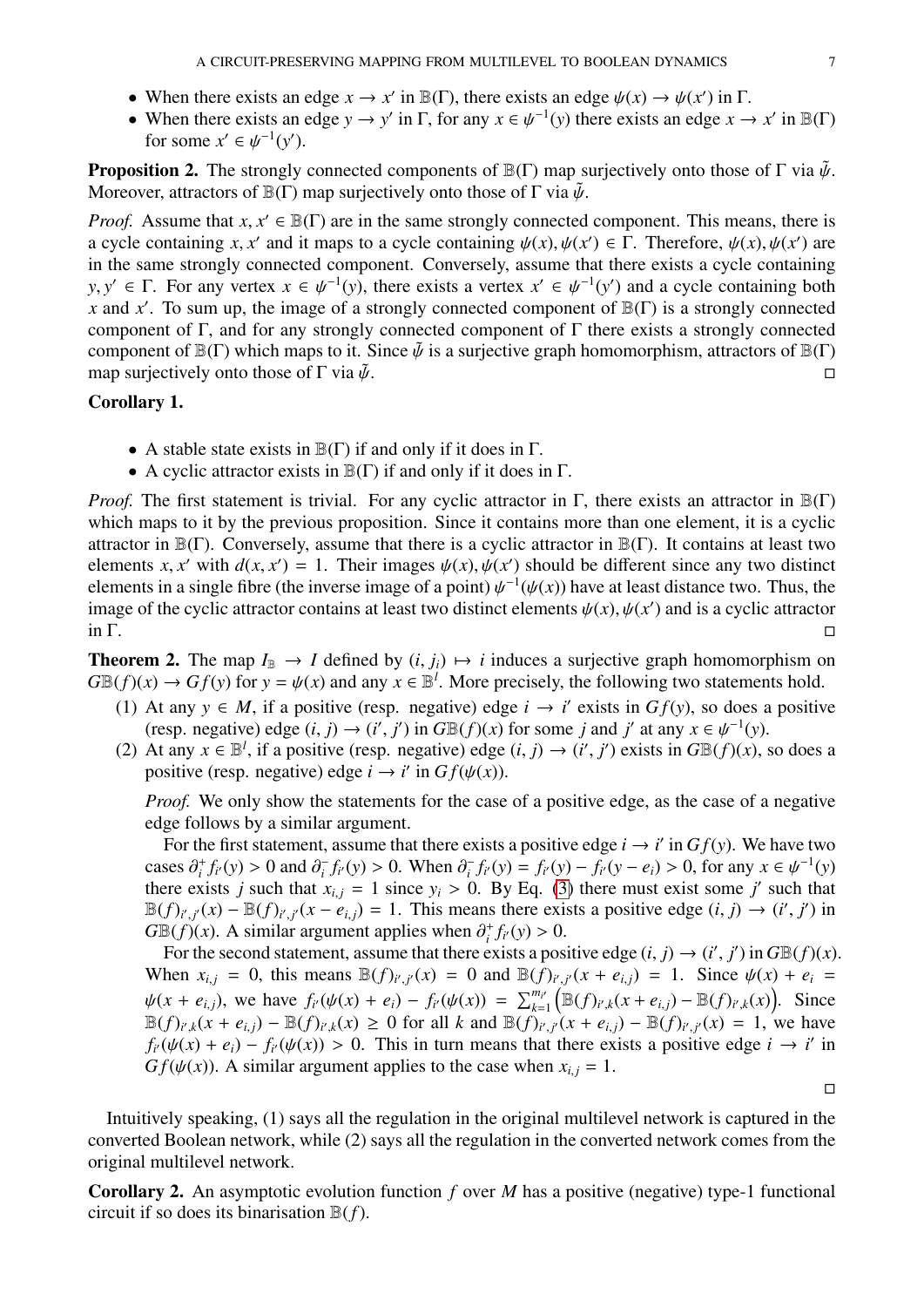Note that two negative arrows  $(i, j) \rightarrow (i, j')$  and  $(i, j') \rightarrow (i, j)$  in  $GB(f)(x)$ , both of which corre-<br>ond to a negative self-loop  $i \rightarrow i$  in  $G \mathbb{R}(f)(x)$  can be composed to produce a positive circuit. This spond to a negative self-loop  $i \to i$  in  $G\mathbb{B}(f)(x)$ , can be composed to produce a positive circuit. This positive functional type-1 circuit corresponds the one which is the composition of a single negative self-circuit with itself in  $Gf(\psi(x))$ .

Example 4. We give two characteristic examples of the binarisation.

Consider the evolution function  $f(y) = 2 - y$  over  $M = \{0, 1, 2\}$ . Its binarisation is

$$
\mathbb{B}(f)(x) = \begin{cases} (1,1) & (x = (0,0)) \\ x & (x = (1,0),(0,1)) \\ (0,0) & (x = (1,1)). \end{cases}
$$

The corresponding state transition graphs are



The interaction graphs at  $y = 0$  and  $x = (0, 0)$  respectively look:

$$
Gf(0) = \overline{\bigvee_{y \atop y}}
$$
,  $G \mathbb{B}(f)(0,0) = x_{11} \overline{\bigcup_{y \atop y \atop y}} x_{12}$ 

Notice that the self-loop on  $y_1$  corresponds to each of the edges  $x_{11} \rightarrow x_{12}$  and  $x_{11} \leftarrow x_{12}$ . In particular, the converse to Corollary [2](#page-6-0) does not hold.

Consider another evolution function over  $M = \{0, 1, 2\}$  defined by  $f(y) =$  $\begin{cases} y & (y = 0, 1) \\ 0 & (y = 0) \end{cases}$  Its binari- $\begin{cases} 0 & (y = 2). \end{cases}$ 

sation is  $B(f)(x) =$  $\left\{\right.$  $\overline{\mathcal{L}}$ *x*  $(x \neq (1, 1))$  $(0, 0)$   $(x = (1, 1)).$ The corresponding state transition graphs are



The interaction graphs at  $y = 1$  and  $x = (0, 1)$  respectively look:

$$
Gf(1) = \bigvee_{+}^{ } G\mathbb{B}(f)(0,1) = x_{11} \qquad x_{12} \bigwedge_{+}^{ } x_{12}
$$

2.3. Another extension method. Recently, Tonello [\[16\]](#page-13-15) has independently constructed a mapping which also extends Van Ham's while preserving the dynamics and the local regulations in a more stringent sense than ours. Her method was used to produce a counter-example to Conjecture [1](#page-9-0) as well. Her mapping can be described in our context as follows:

$$
f \mapsto b_0 \circ f \circ \psi,
$$

where  $f$  is a stepwise function. Compared to ours, her method yields fewer arrows in the state transition graph. Her strategy was to stipulate the converted function to take values in the admissible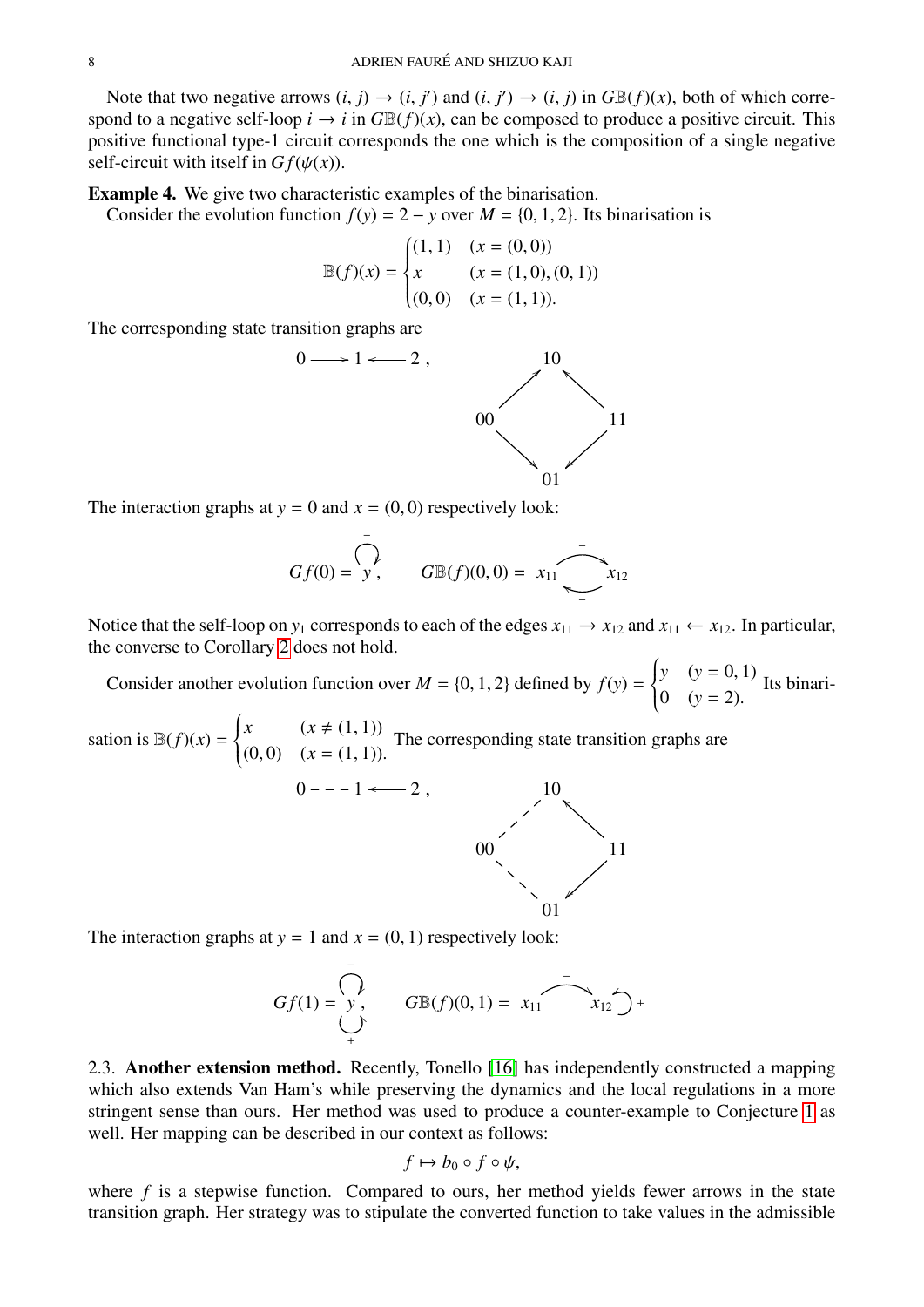region Im( $b_0$ ), whereas ours was to equip the converted function with the symmetry described in Theorem [1.](#page-5-2)

### 3. RESULTS

3.1. Lambda phage. As an illustration, we first apply our method to the 2-variable lambda phage model proposed by Thieffry and Thomas [\[17\]](#page-13-16).

The lambda phage is a bacterial virus that infects *E. coli*. It is a temperate phage, *i.e.* it can either multiply and eventually kill the host cell (*lytic* phase), or integrate its DNA into the bacterial chromosome (*lysogenic* phase), conferring the cell immunity against super-infection by other lambda phage. The switch between lysis and lysogeny, as modelled by Thieffry and Thomas, is essentially controlled by a positive feedback circuit between genes *cI* and *cro*. The two genes inhibit each other, such that *cI* dominates the lysogenic phase, whereas *cro* is active during the lytic phase. The gene cro further inhibits its own activity. The system is modelled by a discrete system with the state space  $M = \{(cI, cro) \in \{0, 1\} \times \{0, 1, 2\}\}.$  The dynamics displays a stable state with high *cI* and low *cro* activity, and a two-state cyclic attractor with low *cI*, and *cro* oscillating around its activity threshold (Fig. [1,](#page-8-0) left), which the authors describe as homeostasis.



<span id="page-8-0"></span>Figure 1. State transition graphs for the lambda phage model. Left, the original, multilevel model [\[17\]](#page-13-16); centre, the Boolean version obtained using Van Ham's method; right, the Boolean version obtained using our method.

Table [1](#page-8-1) shows how the same dynamics can be encoded using a stepwise or asymptotic evolution function. Notice that the stepwise function creates a positive feedback on *cro* ( $\hat{f}_{cro}(0,1) - \hat{f}_{cro}(0,0) > 0$ , and  $\hat{f}$  (1, 2)– $\hat{f}$  (1, 1) > 0) that is not visible in the asymptotic function. This difference in the and  $\hat{f}_{cro}(1, 2) - \hat{f}_{cro}(1, 1) > 0$ ) that is not visible in the asymptotic function. This difference in the global regulatory graphs is shown in Fig. [2.](#page-9-1)

| TABLE 1. Truth table of the lambda phage model |  |  |  |
|------------------------------------------------|--|--|--|
|                                                |  |  |  |

<span id="page-8-1"></span>

| cI | cro | $\hat{f}_{cI}$ | $f_{cro}$ | $\bar{f}_{cI}$ | cro |
|----|-----|----------------|-----------|----------------|-----|
|    |     |                |           |                |     |
| 0  |     |                |           |                | 2   |
|    |     |                |           |                |     |
|    |     |                |           |                |     |
|    |     | 1              |           |                |     |
|    |     |                |           |                |     |

Table gives the target level of *cI* and *cro* in each state, encoded using either the stepwise or asymptotic evolution function.

Boolean systems are generated by Van Ham's method and ours with the state space  $\{(cI, cro1, cro2) \in$ B<sup>3</sup>}. However, since Van Ham's method yields a dynamics with as many states as the original, multilevel dynamics (Fig. [1,](#page-8-0) centre), the system thus obtained includes a "non-admissible" region (grey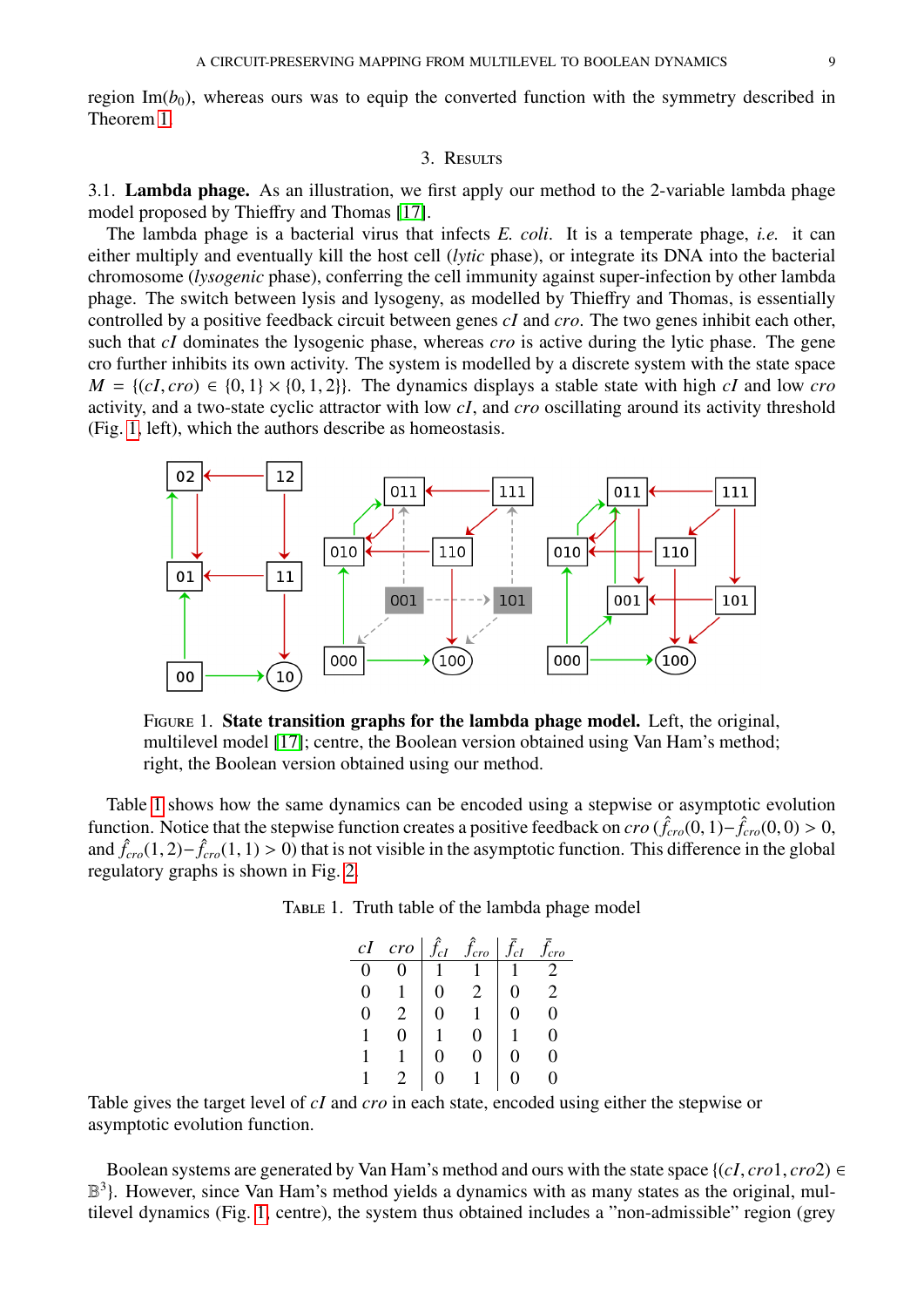area in the Figure) whose states do not have any counterpart in the multilevel model. To make comparison, we extended the domain of the Boolean model obtained by Van Ham's method (Fig. [1,](#page-8-0) centre) by completing the grey dashed arrows in such a way that

- it does not create any extra arrows in the global interaction graph that is not already visible elsewhere within the admissible region
- and there is no outgoing arrow in the state transition graph from an admissible state to a non-admissible state.

This extension is based on our understanding of Van Ham's original publication [\[6\]](#page-13-5). The corresponding global regulatory graph is shown in Fig. [2](#page-9-1) (centre).



<span id="page-9-1"></span>Figure 2. Global interaction graphs for the lambda phage model. Left, the original, multilevel model [\[17\]](#page-13-16): top, stepwise evolution function, bottom, asymptotic evolution function; centre, the Boolean version obtained using Van Ham's method; right, the Boolean version obtained using our method.

In contrast, the dynamics produced by our method is more complex, and it occupies the whole state space: every state has a counterpart in the original multilevel model. However, the two-state attractor of the original model is now represented by a three-state attractor, where state 011 corresponds to state 02 and both states 001 and 010 correspond to state 01. Another difference is that, in the model obtained with Van Ham's method, variables *cro*1 and *cro*2 are ordered and represent levels 1 and 2, respectively, of the original multilevel *cro*. In the Boolean model generated with our method, *cro*1 and *cro*2 are interchangeable and equivalent: whether one represents level 1 or 2 depends on the other, and thus, on the context of each particular state.

Finally, an important difference appears at the local level (Fig. [3\)](#page-10-0). Using Van Ham's method, local graphs may include edges that have no visible counterpart in the local graph of the corresponding multilevel state. For example, while in 02 the only visible regulation is the negative loop on *cro*, Van Ham's method adds an edge from *cro*1 to *cI* in 011, whereas the corresponding local graph obtained using our method includes only regulations between *cro*1 and *cro*2. Similarly, in 10, the only visible edges occur between *cI* and *cro*, and the same is true in 100 using our method; however, using Van Ham's method an additional edge between *cro*1 and *cro*2 becomes visible. Our method generates an "extra" positive circuit between *cro*1 and *cro*2, which in multilevel model corresponds to the composition of the negative self circuit on *cro* with itself. Such positive circuits can only appear between variables that represent the same multilevel variable (see Corollary [2\)](#page-6-0).

<span id="page-9-2"></span>3.2. Boolean counter-example to Conjecture [1.](#page-9-0) One of the main goals in genetic regulatory network analysis is to find relations between circuits in the interaction graphs and attractors in the state transition graphs. Here we list a few known results in this direction:

- (1) If *f* has no type-1 functional circuit, Γ(*f*) has a unique stable state *x* ([\[18\]](#page-13-17)).
- (2) If *f* has no type-1 functional positive circuit,  $\Gamma(f)$  has a unique attractor ([\[11,](#page-13-10) [10\]](#page-13-9)).
- (3) If there exists a cyclic attractor in  $\Gamma(f)$ ,  $Gf(M)$  must contain a negative circuit ([\[12\]](#page-13-11)).

Notice that the first two statements connect the asymptotic behaviour of the dynamics with the *local* interaction graph at some  $x \in M$ , while the last one does so with the *global* interaction graph  $Gf(M)$ . This naturally gives rise to the following conjectures:

<span id="page-9-0"></span>Conjecture 1 ([\[9,](#page-13-8) Question 1],[\[12,](#page-13-11) Question 1,2]).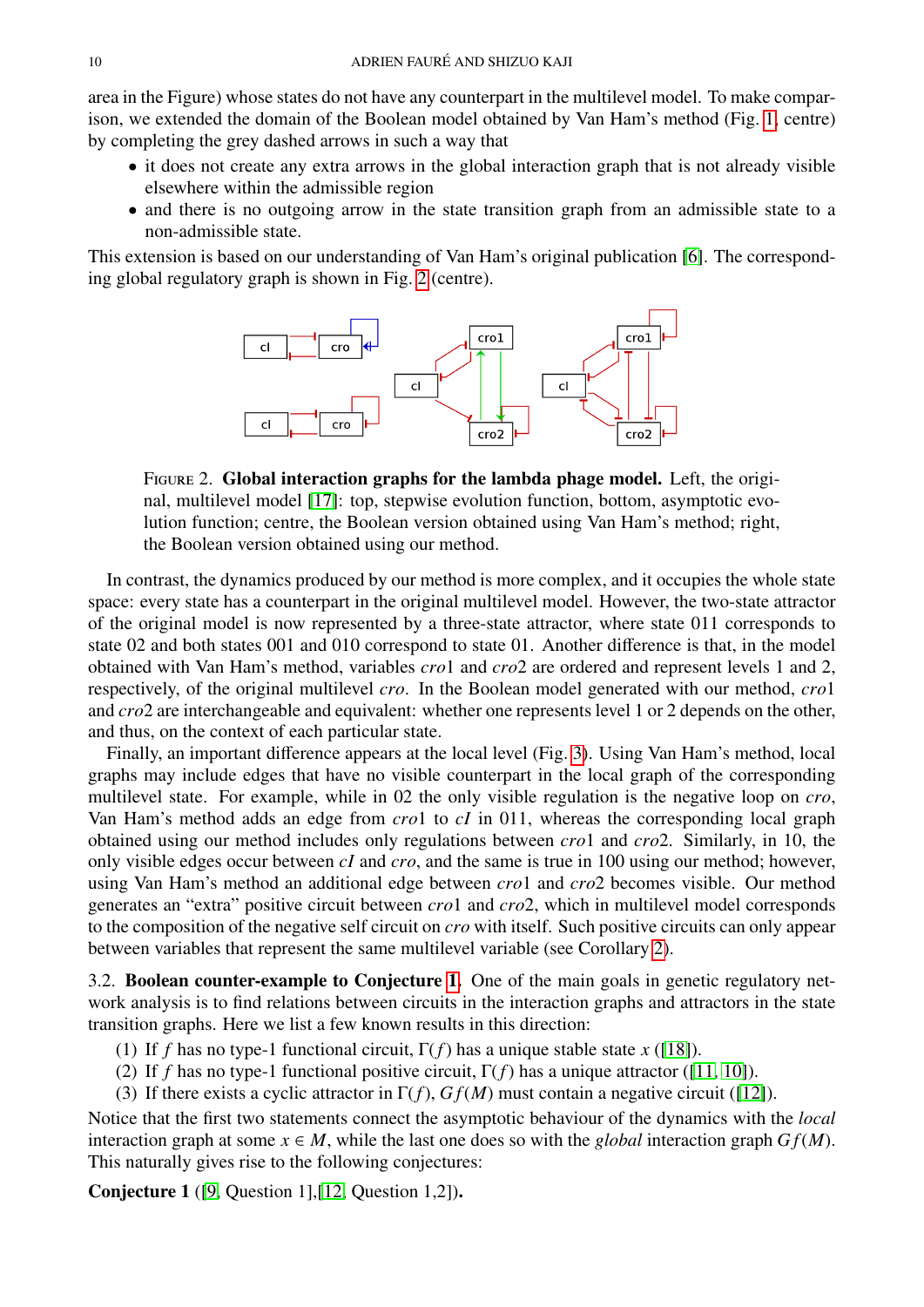

<span id="page-10-0"></span>FIGURE 3. Local interaction graphs for the lambda phage model. Left, the original, multilevel model [\[17\]](#page-13-16); centre, the Boolean version obtained using Van Ham's method; right, the Boolean version obtained using our method. Top, local graphs for low *cI* and high *cro* (states 02 or 011); bottom, local graphs for states with high *cI* and low *cro* (states 10 and 100). Local graphs in 02 and 10 are identical under the stepwise or asymptotic evolution function.

- (1) If *f* has no type-1 functional negative circuit, then Γ(*f*) has no cyclic attractors.
- (2) If *f* has no type-1 functional negative circuit, then Γ(*f*) has a stable state.

Note that the second statement is weaker in the sense that it follows from the first one.

Richard, together with Comet [\[12,](#page-13-11) Example 6], gave a counter-example to the conjectures when  $M = \{0, 1, 2, 3\}^2$ . The grid graph  $\Gamma$  over  $M = \{0, 1, 2, 3\}^2$  given in [\[12,](#page-13-11) Example 6] has no stable state and there exists no type-1 peosity functional circuit in the interaction graph of  $\overline{f}^T$  (see Fig. 4). T and there exists no type-1 negative functional circuit in the interaction graph of  $\bar{f}^T$  (see Fig. [4\)](#page-10-1). The existence of Boolean counter-examples was left as an open problem in [\[12\]](#page-13-11).



<span id="page-10-1"></span>FIGURE 4. A multilevel counter-example given in [\[12\]](#page-13-11)

By Corollary [2,](#page-6-0) the Boolean grid graph B(Γ) yielded by our method (Fig. [5\)](#page-11-0) has no type-1 negative functional circuit in the interaction graph of the binarisation  $\mathbb{B}(f^T)$ . Furthermore, by Corollary [1](#page-6-1) there is no stable state in the state transition graph of  $\mathbb{B}(\bar{f}^T)$ . Thus, we obtain a new Boolean counterexample to Conjecture [1.](#page-9-0)

Finally, we note that Ruet recently gave a systematic way to produce counter-examples to the conjectures for the Boolean case [\[13\]](#page-13-12). Our method is very different from Ruet's and while his example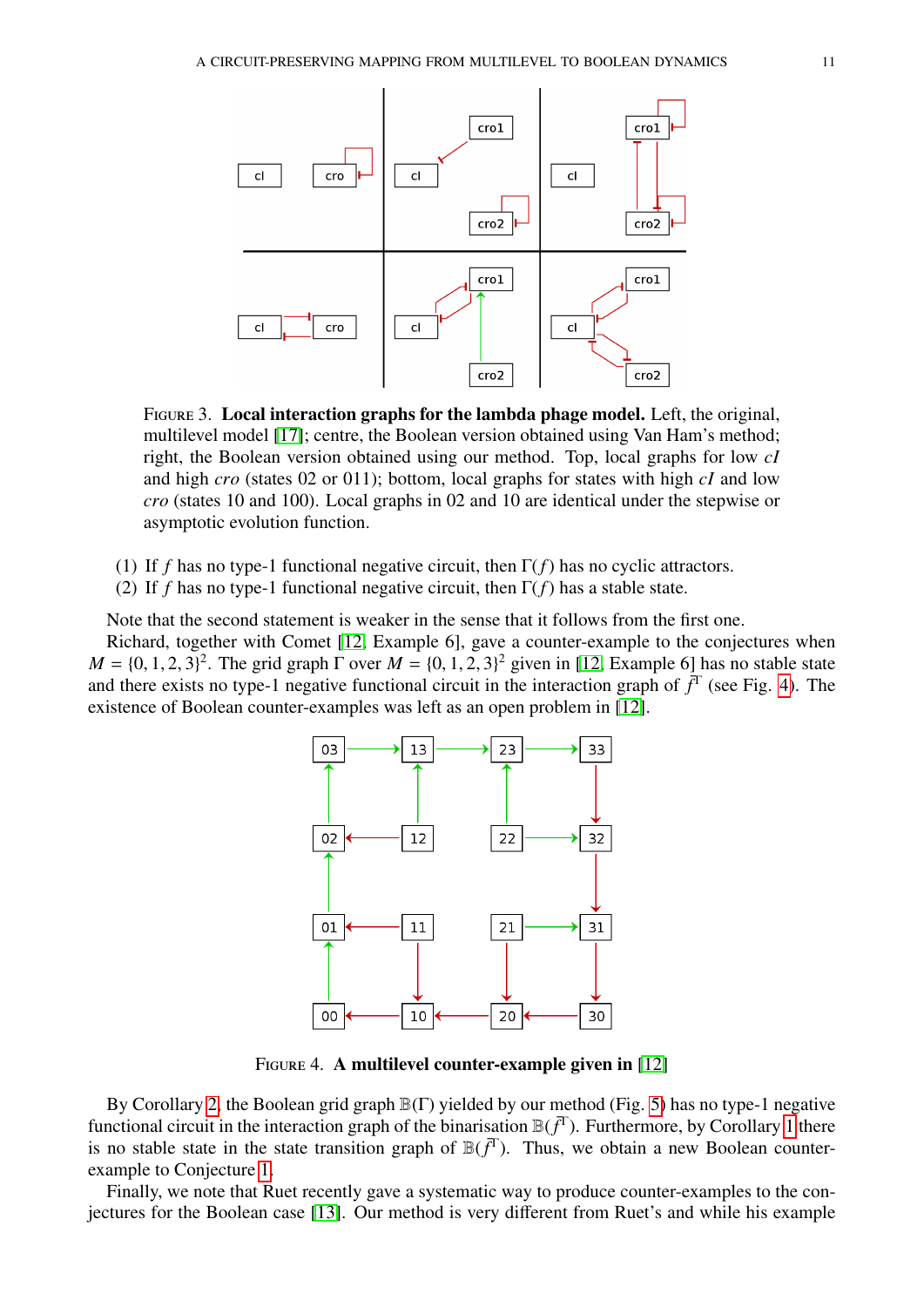

<span id="page-11-0"></span>Figure 5. A Boolean counter-example to Conjecture [1](#page-9-0) The binarisation of the multilevel counter-examples gives a Boolean counter-example

possesses a special property that it has an *attractive cycle*, our counter-example has a smaller dimension of 6. For comparison, we include an example based on Ruet's theory [\[13\]](#page-13-12) Fig. [6.](#page-11-1)



<span id="page-11-1"></span>Figure 6. Antipodal attractive cycle with no negative circuit. States not shown are all stable states. Adapted from [\[13\]](#page-13-12).

3.3. Implementation. We implemented our method in the form of a Perl script. For comparison, Tonello's method [\[16\]](#page-13-15) is also implemented in the same script. It is available at [\[19\]](#page-13-18) under the MIT license. The input is a multilevel evolution function described in the Truth table format [\[20\]](#page-13-19) and the output is a Boolean evolution function described in the same format. The maximum levels *m<sup>i</sup>* for each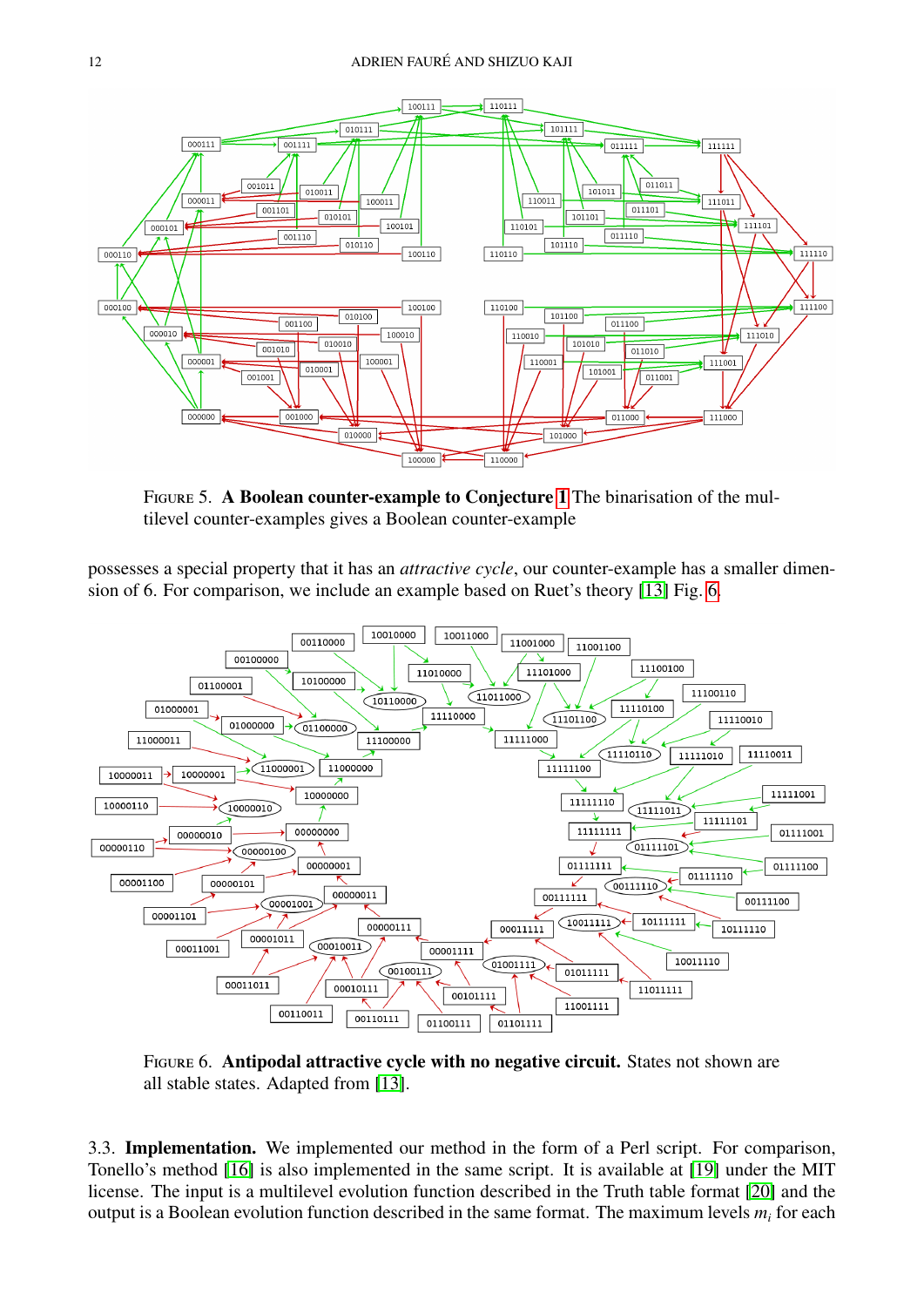gene is automatically detected. When the input function is defined on  $\{0, 1, \ldots, m_1\} \times \{0, 1, \ldots, m_2\} \times$  $\cdots \times \{0, 1, \ldots, m_n\}$ , the converted Boolean network is defined on  $\mathbb{B}^{m_1 + m_2 + \cdots + m_n}$ .

### 4. Discussion and conclusions

In the discrete formulation of gene regulatory networks, a system is commonly modelled by a function. When some genes take more than two levels, there are multiple choices for functions having the same (asynchronous) state transition graph. We single out a unique choice, which we call the asymptotic evolution function (Proposition [1\)](#page-3-0). Then, we introduced a mapping which converts an asymptotic evolution function to a Boolean evolution function (Definition [4\)](#page-5-3). This mapping preserves dynamical and regulatory properties (Proposition [2,](#page-6-2) Theorem [2\)](#page-6-3), thus allowing us to analyse multilevel networks by methods developed for Boolean networks.

Mappings from multilevel to Boolean networks have been used in the study of gene regulatory networks. In particular, Van Ham's mapping has been shown by Didier *et al.* to be essentially the only method to provide a one-to-one, neighbour-preserving and regulation-preserving Boolean representation of multilevel models [\[7\]](#page-13-6). However, although the authors did suggest that the mapping could be useful to study the role of regulatory circuits, the question of how interaction functionality contexts are preserved had not been studied so far.

One such instance is Thomas's conjecture, which states that the existence of a cyclic attractor in the asynchronous state transition graph requires that of local negative circuit. The conjecture has recently been given a Boolean counter-example by P. Ruet [\[13\]](#page-13-12). Until then, although A. Richard and and J-P. Comet had produced a multilevel counter-example [\[12\]](#page-13-11), the Boolean case remained open. It is straightforward to apply Van Ham's method to the counter-example in order to obtain a Boolean model, but it is defined only on the admissible region. To extend the model to the whole Boolean state space, while preserving its dynamics and regulatory relation, is highly non-trivial. The method we propose has been designed specifically to circumvent the problem. The idea was to avoid extra interactions and circuits by extending the state transition graph obtained with Van Ham's method in such a way that we have "parallel trajectories" going through the whole state space. This was achieved by loosening the one-to-one criterion such that states including intermediate values in the multilevel model would match with several states in the Boolean version, effectively creating equivalent Boolean transitions for each multilevel transition in the original model.

In a sense, our method works opposite to Van Ham's: instead of embedding multilevel states into Boolean states, we define a Boolean model such that each Boolean state can be mapped to a multilevel state. With our method, interaction functionality is preserved, and thus all local interaction graphs in the Boolean model come from their counterpart in the original, multilevel model. In contrast, Van Ham's method only preserves the global interaction graph.

One limitation of our method is that the synchronous dynamics of the original multilevel model can not be directly retrieved from the Boolean model produced by the conversion. Here, by *synchronous dynamics* we mean the state transition graph having edges  $x \to f(x)$  instead of [\(1\)](#page-2-0) (see, for example, [\[21\]](#page-13-20)). Synchronous state transition is often deemed unrealistic since it assumes all processes are realised simultaneously with the same delay (see discussion by Abou-Jaoudé *et al.* [\[1\]](#page-13-0)). Nevertheless, the synchronous mode is still a popular update method in simulation due to its simplicity, and occasionally used for multilevel models (see *e.g.* Chifman *et al.* [\[22\]](#page-13-21) for a recent example). If our binarisation is used for a synchronous simulation, any increase in a variable would translated into its increase to the maximum value. It is worth noting that the counter-examples for Conjecture [1](#page-9-0) considered in §[3.2](#page-9-2) (Richard-Comet's one and its binarisation) have no stable state in the synchronous state transition graph as well (and have no type-1 negative functional circuit in the interaction graph).

Finally, our results highlight two opposite strategies, stepwise and asymptotic, for writing the evolution function of a multilevel model. While both suppress inter-genes regulations, the stepwise tends to add positive self-regulations, whereas the asymptotic tends to add negative self-regulations. This work contributes to a better understanding of the different ways to represent a multilevel system, for different ways can represent the same model [\[15\]](#page-13-14), which causes ambiguities in the notation.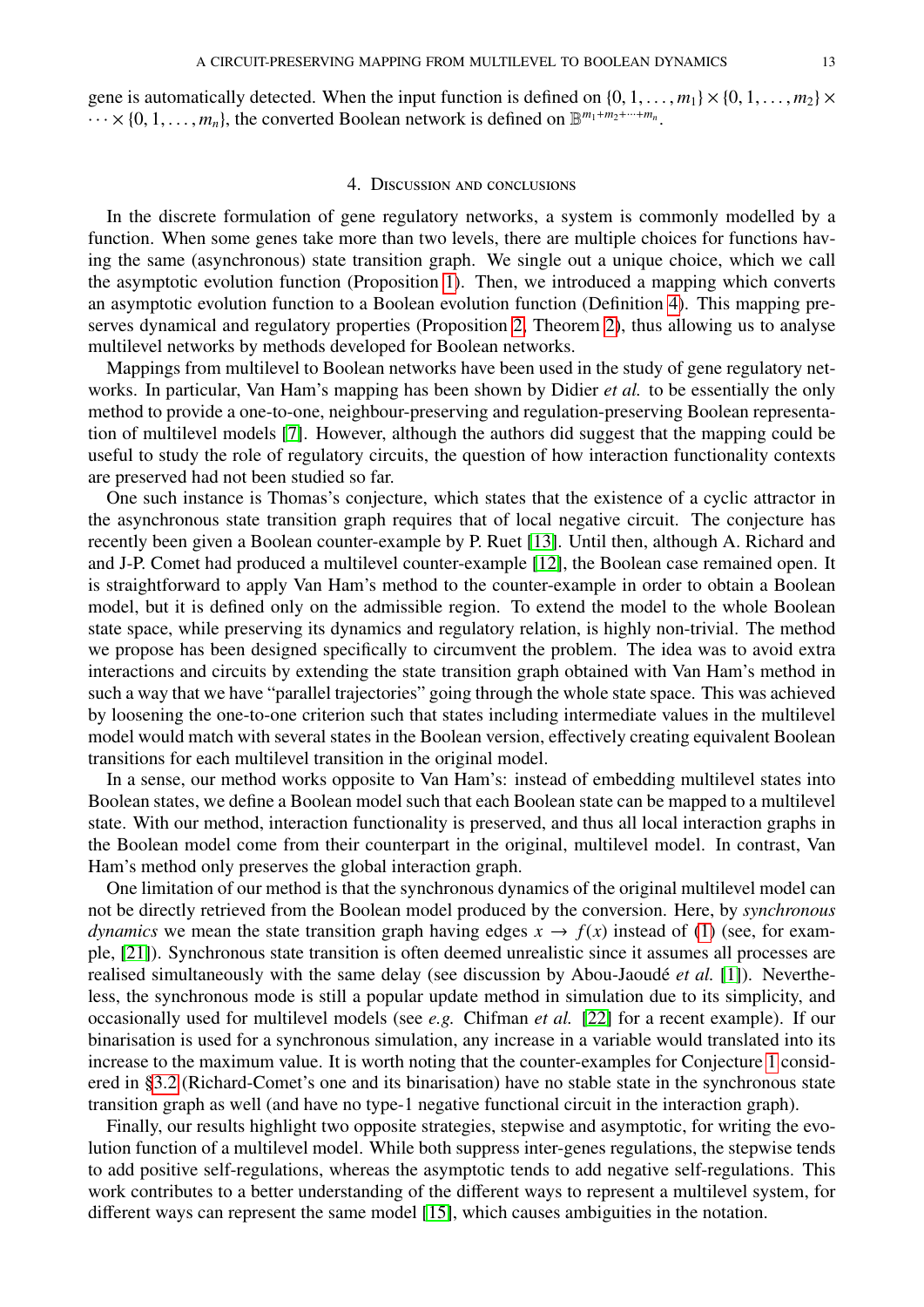#### **ACKNOWLEDGEMENTS**

The authors are grateful to Paul Ruet for explaining his result in [\[13\]](#page-13-12), to Elisa Tonello for fruitful discussion and careful reading of our draft, and to Yuki Ikawa and Sergey Tishchenko for their help in the early stage of this work. The second named author is partially supported by JST PRESTO Grant Number JPMJPR16E3, Japan.

### **REFERENCES**

- <span id="page-13-0"></span>[1] Abou-Jaoudé, W., Traynard, P., Monteiro, P.T., Saez-Rodriguez, J., Helikar, T., Thieffry, D., Chaouiya, C.: Logical modeling and dynamical analysis of cellular networks. Front Genet 7, 94 (2016). doi:[10.3389/fgene.2016.](http://dx.doi.org/10.3389/fgene.2016.00094) [00094](http://dx.doi.org/10.3389/fgene.2016.00094)
- <span id="page-13-1"></span>[2] Stoll, G., Viara, E., Barillot, E., Calzone, L.: Continuous time boolean modeling for biological signaling: application of gillespie algorithm. BMC Syst Biol 6, 116 (2012). doi:[10.1186/1752-0509-6-116](http://dx.doi.org/10.1186/1752-0509-6-116)
- <span id="page-13-2"></span>[3] MacNamara, A., Terfve, C., Henriques, D., Peñalver Bernabé, B., Saez-Rodriguez, J.: State–time spectrum of signal transduction logic models. Physical Biology 9(4), 045003 (2012)
- <span id="page-13-3"></span>[4] Helikar, T., Kowal, B., McClenathan, S., Bruckner, M., Rowley, T., Madrahimov, A., Wicks, B., Shrestha, M., Limbu, K., Rogers, J.A.: The cell collective: toward an open and collaborative approach to systems biology. BMC Syst Biol 6, 96 (2012). doi:[10.1186/1752-0509-6-96](http://dx.doi.org/10.1186/1752-0509-6-96)
- <span id="page-13-4"></span>[5] Remy, É., Ruet, P., Thieffry, D.: Positive or negative regulatory circuit inference from multilevel dynamics. Lecture Notes in Control and Information Sciences 341, 263–70 (2006)
- <span id="page-13-5"></span>[6] Van Ham, P.: Kinetic logic: A boolean approach to the analysis of complex regulatory systems. Lecture notes in Biomathematics., vol. 29, pp. 326–43. Levin, S. (1979). Chap. How to deal with variables with more than two levels
- <span id="page-13-6"></span>[7] Didier, G., Remy, E., Chaouiya, C.: Mapping multivalued onto boolean dynamics. J. Theor. Biol. 270(1), 177–84 (2011). doi:[10.1016/j.jtbi.2010.09.017](http://dx.doi.org/10.1016/j.jtbi.2010.09.017)
- <span id="page-13-7"></span>[8] Thomas, R.: On the relation between the logical structure of systems and their ability to generate multiple steady states or sustained oscillations. In Springer series in synergies: Numerical methods in the study of critical phenomena, vol. 9, pp. 180–193. Della Dora, Jean and Demongeot, Jacques and Lacolle, Bernard (1981). doi:[10.1007/978-3-642-81703-8\\_24](http://dx.doi.org/10.1007/978-3-642-81703-8_24)
- <span id="page-13-8"></span>[9] Comet, J.-P., Noual, M., Richard, A., Aracena, J., Calzone, L., Demongeot, J., Kaufman, M., Naldi, A., Snoussi, E.H., Thieffry, D.: On circuit functionality in boolean networks. Bull. Math. Biol. 75(6), 906–19 (2013). doi:[10.](http://dx.doi.org/10.1007/s11538-013-9829-2) [1007/s11538-013-9829-2](http://dx.doi.org/10.1007/s11538-013-9829-2)
- <span id="page-13-9"></span>[10] Remy, É., Ruet, P., Thieffry, D.: Graphic requirements for multistability and attractive cycles in a boolean dynamical framework. Advances in Applied Mathematics 41, 335–350 (2008). doi:[10.1016/j.aam.2007.11.003](http://dx.doi.org/10.1016/j.aam.2007.11.003)
- <span id="page-13-10"></span>[11] Richard, A., Comet, J.-P.: Necessary conditions for multistationarity in discrete dynamical systems. Discrete Applied Mathematics 155, 2403–13 (2007). doi:[10.1016/j.dam.2007.04.019](http://dx.doi.org/10.1016/j.dam.2007.04.019)
- <span id="page-13-11"></span>[12] Richard, A.: Negative circuits and sustained oscillations in asynchronous automata networks. Adv. Appl. Math. 44(4), 378–392 (2010). doi:[10.1016/j.aam.2009.11.011](http://dx.doi.org/10.1016/j.aam.2009.11.011)
- <span id="page-13-12"></span>[13] Ruet, P.: Negative local feedbacks in boolean networks. Discrete Applied Mathematics 221, 1–17 (2017). doi:[10.](http://dx.doi.org/10.1016/j.dam.2017.01.001) [1016/j.dam.2017.01.001](http://dx.doi.org/10.1016/j.dam.2017.01.001)
- <span id="page-13-13"></span>[14] Thomas, R., D'Ari, R.: Biological Feedback. CRC Press, Inc., 2000 Corporate Blvd, N.W., Boca raton, Florida, 33431, United States of America (1990). http://hal.archives-ouvertes.fr/hal-00087681/en/
- <span id="page-13-14"></span>[15] Streck, A., Lorenz, T., Siebert, H.: Minimization and equivalence in multi-valued logical models of regulatory networks. Natural Computing 14, 555–566 (2015). doi:[10.1007/s11047-015-9525-2](http://dx.doi.org/10.1007/s11047-015-9525-2)
- <span id="page-13-15"></span>[16] Tonello, E.: On the conversion of multivalued gene regulatory networks to Boolean dynamics. ArXiv e-prints (2017). 1703.06746
- <span id="page-13-16"></span>[17] Thieffry, D., Thomas, R.: Dynamical behaviour of biological regulatory networks–ii. immunity control in bacteriophage lambda. Bull. Math. Biol. 57(2), 277–97 (1995). doi:[10.1016/0092-8240\(94\)00037-D](http://dx.doi.org/10.1016/0092-8240(94)00037-D)
- <span id="page-13-17"></span>[18] Shih, M.-H., Dong, J.-L.: A combinatorial analogue of the jacobian problem in automata networks. Advances in Applied Mathematics 34(1), 30–46 (2005). doi:[10.1016/j.aam.2004.06.002](http://dx.doi.org/10.1016/j.aam.2004.06.002)
- <span id="page-13-18"></span>[19] Kaji, S.: A multilevel to Boolean gene regulatory network converter. GitHub (2017)
- <span id="page-13-19"></span>[20] Naldi, A., Berenguier, D., Fauré, A., Lopez, F., Thieffry, D., Chaouiya, C.: Logical modelling of regulatory networks with ginsim 2.3. BioSystems 97(2), 134–9 (2009). doi:[10.1016/j.biosystems.2009.04.008](http://dx.doi.org/10.1016/j.biosystems.2009.04.008)
- <span id="page-13-20"></span>[21] Remy, E., Mossé, B., Chaouiya, C., Thieffry, D.: A description of dynamical graphs associated to elementary regulatory circuits. Bioinformatics 19 Suppl 2, 172–8 (2003). doi:[10.1093/bioinformatics/btg1075](http://dx.doi.org/10.1093/bioinformatics/btg1075)
- <span id="page-13-21"></span>[22] Chifman, J., Arat, S., Deng, Z., Lemler, E., Pino, J.C., Harris, L.A., Kochen, M.A., Lopez, C.F., Akman, S.A., Torti, F.M., Torti, S.V., Laubenbacher, R.: Activated oncogenic pathway modifies iron network in breast epithelial cells: A dynamic modeling perspective. PLoS Comput. Biol. 13(2), 1005352 (2017). doi:[10.1371/journal.pcbi.](http://dx.doi.org/10.1371/journal.pcbi.1005352) [1005352](http://dx.doi.org/10.1371/journal.pcbi.1005352)

(A. Fauré) DEPARTMENT OF PHYSICS AND INFORMATION SCIENCE